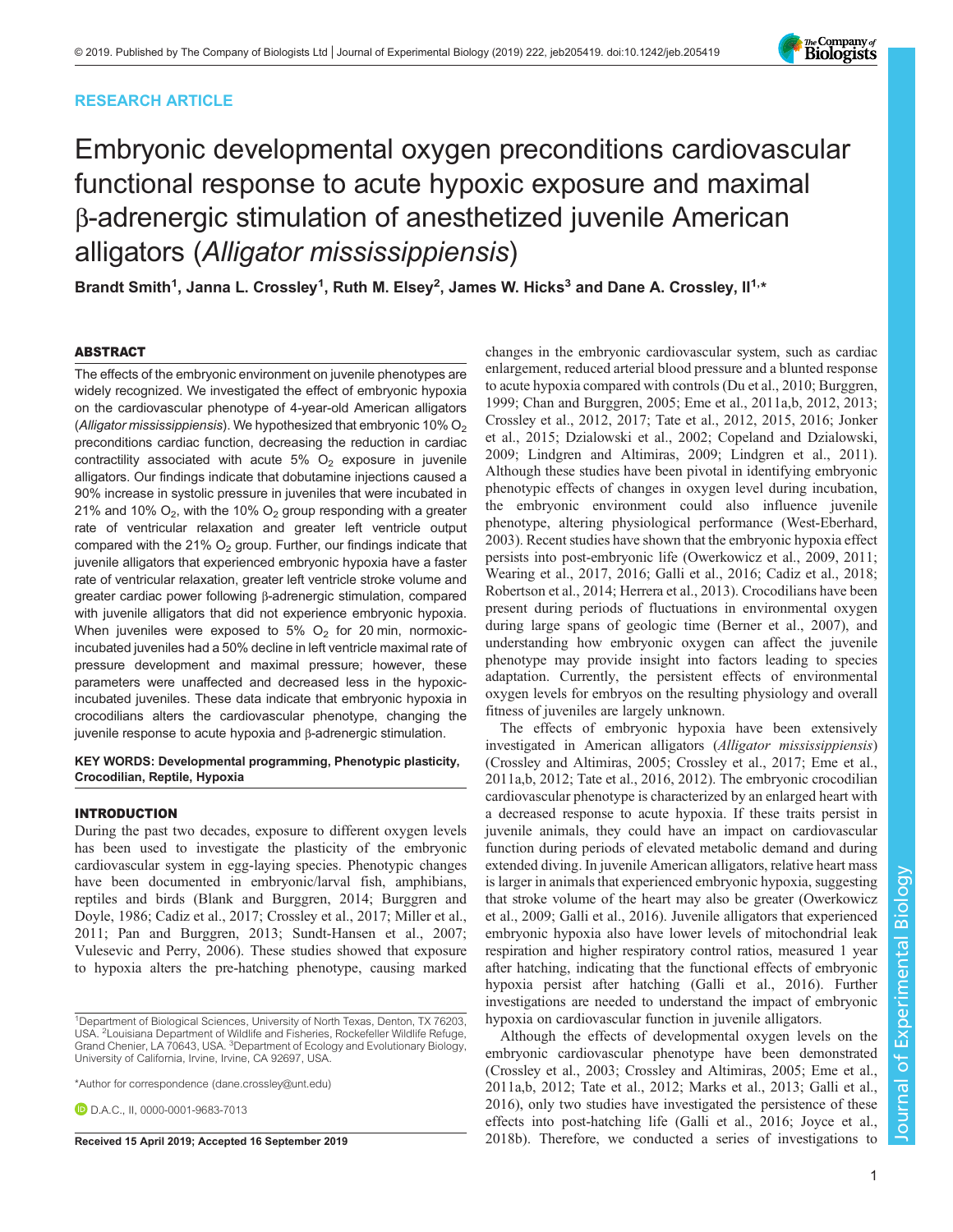determine how embryonic developmental oxygen alters cardiovascular function in juvenile American alligators. Based on prior studies of embryonic and juvenile alligators, we hypothesized that 10% oxygen during embryonic development preconditions cardiac function, lessening the cardiac response to acute hypoxia in juvenile alligators.

## MATERIALS AND METHODS

## Experimental animals

During the summer of 2014, American alligator [Alligator] mississippiensis (Daudin 1802)] eggs were collected from nests at the Rockefeller Wildlife Refuge in Grand Chenier, LA, USA. Eggs were transported to the University of North Texas. To establish the initial embryonic age, two eggs from each clutch were used for staging, according to methods described by [Ferguson \(1985\)](#page-10-0). All eggs were weighed, numbered and randomly placed in plastic containers containing a 1:1 vermiculite:water mixture. Embryos were incubated at 30°C in a walk-in incubation room (Percival Scientific, Perry, IA, USA), ensuring that all embryos developed as females [\(Ferguson, 1985](#page-10-0)). At approximately 20% of incubation (total incubation lasted 72 days at 30°C), all eggs were randomly assigned to incubation conditions of either  $21\%$  or  $10\%$  O<sub>2</sub>, which were maintained as previously described ([Eme et al., 2011a,b; Galli](#page-10-0) [et al., 2016\)](#page-10-0). Incubation in  $10\%$  O<sub>2</sub> was chosen to be comparable to conditions in prior studies of embryonic alligator development [\(Crossley et al., 2003](#page-10-0); [Marks et al., 2013; Galli et al., 2016;](#page-10-0) [Tate](#page-11-0) [et al., 2016\)](#page-11-0), and because it represents a value similar to that reported in crocodilian nests [\(Lutz and Dunbar-Cooper, 1984\)](#page-10-0). Throughout the incubation period, oxygen percentage was continuously monitored with an oxygen analyzer (S-3AI, Ametek Applied Electrochemistry, Pittsburgh, PA, USA).

After hatching, animals were marked by tail scute clipping to identify the incubation condition and clutch of origin. All animals were maintained for 4 years in  $0.7 \times 2 \times 0.7$  m fiberglass pens with free access to water at an ambient temperature that ranged from 24°C to 28°C. The animals were fed commercial alligator food and maintained under a 12 h:12 h light:dark cycle. The experiments were approved by the University of North Texas animal ethics committee (IACUC protocol no. 17-001).

#### Surgery and instrumentation

Eighteen  $\sim$ 4-year-old alligators (nine from 21% O<sub>2</sub> and nine from  $10\% O<sub>2</sub>$ ) from eight different clutches were fasted for 10 days prior to surgery. To induce anesthesia, a sealed plastic bag containing gauze saturated with isoflurane (Isothesia, Henry Schein Animal Health, Dublin, OH, USA) was placed on the animal's snout. When ocular and pedal reflexes were no longer present, the bag was removed, and animals were weighed and quickly intubated with Tygon® tubing. General anesthesia was maintained throughout surgery by ventilating animals with 2% isoflurane (FluTec vaporizer, FluTec, Ohmeda, OH, USA) mixed with 21%  $O_2$  and 3%  $CO_2$  (GF-3mp, Cameron Instrument Co., Port Aransas, TX, USA) at a tidal volume of  $20 \text{ ml kg}^{-1}$  at a rate of 6–7 breaths min−<sup>1</sup> (Harvard Apparatus 665 ventilator, Harvard Apparatus, Holliston, MA, USA). Ventilation volume and rates were continuously monitored with a spirometer (ADInstruments Colorado Springs, CO, USA). Gas composition was continually monitored by subsampling from a mixing chamber at 100 ml min−<sup>1</sup> with the output passed in series through an oxygen analyzer and a carbon dioxide analyzer (Ametek Applied Electrochemistry). Ventilation with  $3\%$  CO<sub>2</sub> was used to maintain arterial  $P_{CO_2}$  values as described in prior studies

[\(Crossley et al., 1998b, 2000](#page-10-0); [Platzack et al., 2002;](#page-10-0) [Skovgaard](#page-11-0) [et al., 2005](#page-11-0)).

When a surgical plane of anesthesia was reached, a 2% lidocaine solution (Lidoject, Henry Schein Animal Health, Dublin, OH, USA) was injected subdermally under the dorsal surface of the left thigh. A 2 cm incision was made in the skin to expose the femoral artery. The vessel was isolated and catheterized with polyethylene 50 (PE50) tubing filled with heparinized saline (50 U ml<sup>-1</sup>, Sagent Pharmaceuticals, Schaumburg, IL, USA). After catheterization, the incision was sutured closed (Surgical Silk, size 0 USP, Medikrebs Corp, Hialeah Gardens, FL, USA). After the femoral catheter was in place, animals were laid ventral side up, and a thermocouple was introduced 4 cm into the cloaca and connected to a microprobe thermometer that continuously monitored body temperature (BAT-12, Physitemp Instruments, Clifton, NJ, USA). Lidocaine (2%) was injected in small 'pocket' doses subcutaneously along the full length of the sternum. An incision was then made in the skin above the sternum from the level of the front limbs to the posterior edge of the sternum. The sternum was split and the underlying tissue was blunt dissected to expose all major outflow vessels of the heart. Transonic flow probes (Transonic Flow Systems Inc., Ithaca, NY, USA) ranging from 1 to 3 mm were placed around the left pulmonary artery, left aorta, carotid artery, subclavian artery and right aorta. All flow probes were previously calibrated at 30°C. Ultrasound gel was applied around each probe to enhance the acoustic signal. The pericardium was then cut to expose the apex of the heart. A 22 G needle was then used to puncture a 0.65 mm diameter hole in the apex of the heart into each ventricle. Custom-made PE50 tubing catheters filled with heparinized saline (50 U ml−<sup>1</sup> ) were gently inserted into the ventricular lumen and secured to the pericardium to prevent catheters from being expelled by ventricular pressure. Blood flow probe leads were connected to two blood flowmeters (T402, Transonic Flow Systems). Right and left ventricular pressure catheters were connected to pressure transducers (ADInstruments model MLT0699) that were connected to a signal amplifier (Quad Bridge Amp, ADInstruments). Pressure transducers were calibrated against a static column of water with zero established at the level of the apex of the heart. Signal outputs from the transonic meters and the bridge amplifier were connected to a PowerLab<sup>®</sup> 16/35 data acquisition system connected to a computer running LabChart Pro® software (v 8.2, ADInstruments), and data were recorded at 100 Hz. All instruments were calibrated daily prior to each study. Owing to surgical complications during vessel isolation or ventricle catheterization, cardiovascular data were gathered on seven alligators in the 21%  $O_2$  group and eight alligators in the 10%  $O_2$ group. Failed surgical prep animals were included in the mass data.

# Experimental protocol

After the completion of the surgical preparation, the isoflurane mixture was reduced to 1%. Blood flow, ventricular pressure and heart rate were allowed to stabilize for 1 h. The 1% isoflurane mixture was above the 0.5% used in a prior study of anesthetized American alligators [\(Shelton and Jones, 1991\)](#page-11-0); however, in the prior study, halothane was used as the general anesthetic. We maintained animals on 1% isoflurane to ensure that they remained in a plane of anesthesia suitable for surgery. When the cardiovascular parameters had stabilized, a control injection of 0.9% saline  $(1 \text{ ml kg}^{-1})$  was given in the femoral artery and responses were recorded. Animals were allowed to stabilize for 20 min, then the β-adrenergic receptor agonist dobutamine  $(100 \mu g \text{ kg}^{-1})$  was administered through the femoral catheter. The cardiovascular response was recorded, the animals were allowed to return to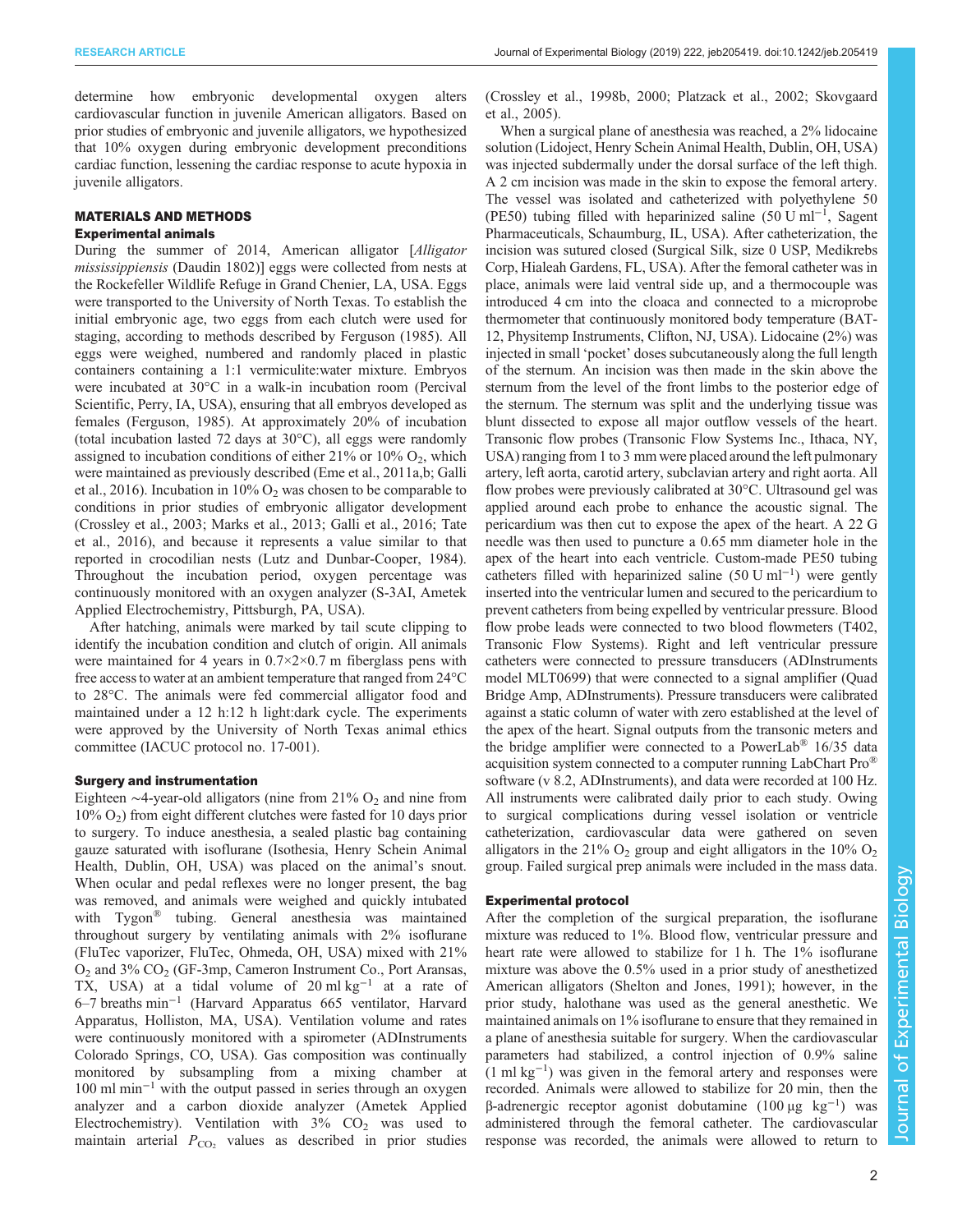<span id="page-2-0"></span>pre-injection values and stabilize for 1 h, and then a 500 μl sample of arterial blood was collected from the femoral catheter. The sample was used to measure hematocrit using two 50 μl heparinized microcapillary tubes that were then centrifuged (microcentrifuge, M8, Damon/IEC division, MA, USA) for 5 min at 20,854 g. After we determined hematocrit, the plasma fraction was separated from the erythrocytes and used to measure plasma osmotic concentration using a vapor pressure osmometer (5600, Wescor, South Logan, UT, USA). The remaining 400 μl of arterial blood was separated into two aliquots. One aliquot was flash-frozen and the second was centrifuged for 20 s to separate the plasma, which was removed and flash-frozen. All samples were stored at −80°C for later analysis.

Blood and plasma samples were later thawed on ice and analyzed for lactate and glucose values using a 2300 STAT Plus analyzer (YSI, Yellow Springs, OH, USA). Following the blood sampling protocol, each animal was exposed to a 20 min period of  $5\%$  O<sub>2</sub> and  $3\%$  CO<sub>2</sub>. This level of hypoxia was selected based on prior studies reporting that 5%  $O_2$  and 3%  $CO_2$  caused pulmonary hypoxic vasoconstriction in the absence of changes in systemic vascular conductance in crocodilians [\(Skovgaard et al., 2005](#page-11-0)), and also because these levels are similar to the change in arterial  $P_{\text{O}_2}$  reported in diving crocodilians ([Grigg and Johansen, 1987\)](#page-10-0). During the final minute of the 20 min exposure, a second blood sample was collected and treated as described above. Following the blood draw, the animal was returned to 21%  $O_2$  and 3%  $CO_2$  and allowed to stabilize for 1.5 h. The stabilization period was followed by a second 20 min period of 5%  $O_2$  and 3%  $CO_2$  exposure. During the final 1 min of the second hypoxic exposure, a second injection of dobutamine was administered through the femoral catheter, and cardiovascular responses were recorded. After the cardiovascular responses had peaked, the animal was ventilated with  $21\%$  O<sub>2</sub> and  $3\%$  CO<sub>2</sub>. Upon completion of the protocol, animals were exposed to 5% isoflurane prior to euthanasia. During this time, flow probes, blood pressure transducers and gas analyzers were recalibrated as previously described. An intravenous injection of pentobarbital  $(150 \text{ mg kg}^{-1})$  was used to euthanize the animals, followed by dissection of the major organs (the heart, liver, lung, kidney, small intestine, large intestine, stomach and spleen), which were weighed to the nearest 10 mg.

## Calculations and statistical analysis

The cardiovascular response to each manipulation was determined as the average of a 1 min minimum sample of the raw pressure and blood flow data at the peak of the dobutamine response and during the last 5 min of the hypoxic exposures. Control values were determined as the average of a 5 min sample immediately prior to drug injection and the hypoxic exposures. Heart rate  $(f_H)$  was calculated based on the pulsatile signal of the left ventricle pressure catheter. All blood flow parameters were divided by animal mass. Blood flow in the pulmonary artery  $(Q_{\text{Pul}})$  was calculated as double the value measured in the left pulmonary artery [\(Joyce et al., 2018a\)](#page-10-0). Total left ventricular output  $(Q_{\text{LTV}})$  was calculated as the sum of flows in all the systemic vessels. Left and right ventricular stroke volumes were calculated as the quotient of  $Q_{\text{RTV}}$  or  $Q_{\text{LTV}}$  and  $f_{\text{H}}$ . Cardiac power of the left ventricle was calculated as the product of  $Q<sub>LTV</sub>$  and the difference between ventricular systolic and diastolic pressures expressed as mW (assuming 1 kPa equals 1 mW as previously described), and divided by body mass ([Nelson et al.,](#page-10-0) [2016](#page-10-0); [Franklin and Axelsson, 1994;](#page-10-0) [Axelsson and Franklin, 1995\)](#page-9-0). Right and left ventricular pressure parameters were determined using a LabChartPro pressure analytical module based on a

minimum of 30 cardiac cycles at the peak of the response to dobutamine injection and hypoxic exposure (ADInstruments).

The effect of incubation condition  $(21\% \text{ or } 10\% \text{ O}_2)$  on animal mass was analyzed with an unpaired Student's t-test. The ratio of organ mass to animal mass was calculated for all organs by dividing organ mass (g) by animal mass (kg). To analyze organ mass, a oneway ANOVA was conducted on the arcsine square-root-transformed fractions of organ mass to body mass. All blood parameters were analyzed with a one-way repeated-measures ANOVA (RM-ANOVA) with incubation condition as the independent variable and time of sample in the experiment as the repeated measures. Significant differences from the ANOVA were followed by a Fisher's least significant difference (LSD) post hoc test. Total left ventricle output, pulmonary output, heart rate, cardiac power, blood flow in all outflow vessels, all ventricle pressure parameters, and chamber stroke volumes were analyzed with an RM-ANOVA with incubation condition (21%  $O_2$  or 10%  $O_2$ ) as the independent variable and drug treatment or hypoxic exposure as the withinsubjects factor, which allows the calculation of the interaction between incubation condition and within-subjects factor. Hematocrit and plasma osmotic concentration were tested using the same statistical analyses described for the blood flow values. Significant differences from the ANOVA were followed by a Fisher's LSD post hoc test to separate values into distinct subsets. In all cases, data are presented as the means±s.e.m. Sample size is indicated in each table. Statistical significance was determined based on α=0.05 (Statistica, version 13.0, StatSoft, Tulsa, OK, USA).

# RESULTS

#### Blood parameters

Throughout the study, the hematocrit and plasma osmotic concentration values were constant for the  $21\%$  O<sub>2</sub> and constant for the  $10\%$  O<sub>2</sub> group, and similar for both groups. Specifically, for the 21%  $O_2$  and 10%  $O_2$  animals, hematocrit values were 23.5±0.5% and 24.3±0.5%, respectively, and plasma osmotic concentration values were 299.6±2.1 and 303.3±2.3 mosm  $1^{-1}$ , respectively. Plasma and whole blood lactate values were also similar for both the 21%  $O_2$  and 10%  $O_2$  groups throughout the study, seemingly unaffected by hypoxic exposure (Table 1). Both groups maintained constant plasma and whole blood glucose values during the study; however, plasma values were significantly higher

Table 1. Values for plasma lactate, plasma glucose, whole blood lactate and whole blood glucose in juvenile American alligators that were previously incubated under 21% or 10%  $O<sub>2</sub>$  in control conditions and during exposure to acute 5%  $O<sub>2</sub>$ 

| Incubation<br>condition $O2(\%)$ | Control                      | 5% O <sub>2</sub>            |
|----------------------------------|------------------------------|------------------------------|
| 21                               | $2.02 \pm 0.22$              | $1.84 \pm 0.18$              |
| 10                               | $2.42 \pm 0.19$              | $2.14 \pm 0.16$              |
| 21                               | $2.58 \pm 0.21$              | $2.30\pm0.27$                |
| 10                               | $2.90+0.20$                  | $2.50 \pm 0.18$              |
| 21                               | $4.61 \pm 0.20$              | $4.80 \pm 0.23$              |
| 10                               | $4.53 \pm 0.43$              | $4.51 \pm 0.40$              |
| 21                               | $6.82 \pm 0.53$ #            | $6.76 \pm 0.47$ #            |
| 10                               | $6.06 \pm 0.49$ <sup>#</sup> | $5.73 \pm 0.43$ <sup>#</sup> |
|                                  |                              |                              |

A # indicates significant ( $P$ <0.05) differences in glucose values within an experimental group between blood and plasma levels. Data are presented as means±s.e.m. Sample sizes are indicated in brackets in the first and second rows.  $N=7$  for the 21% O<sub>2</sub> group and 8 for the 10% O<sub>2</sub> group.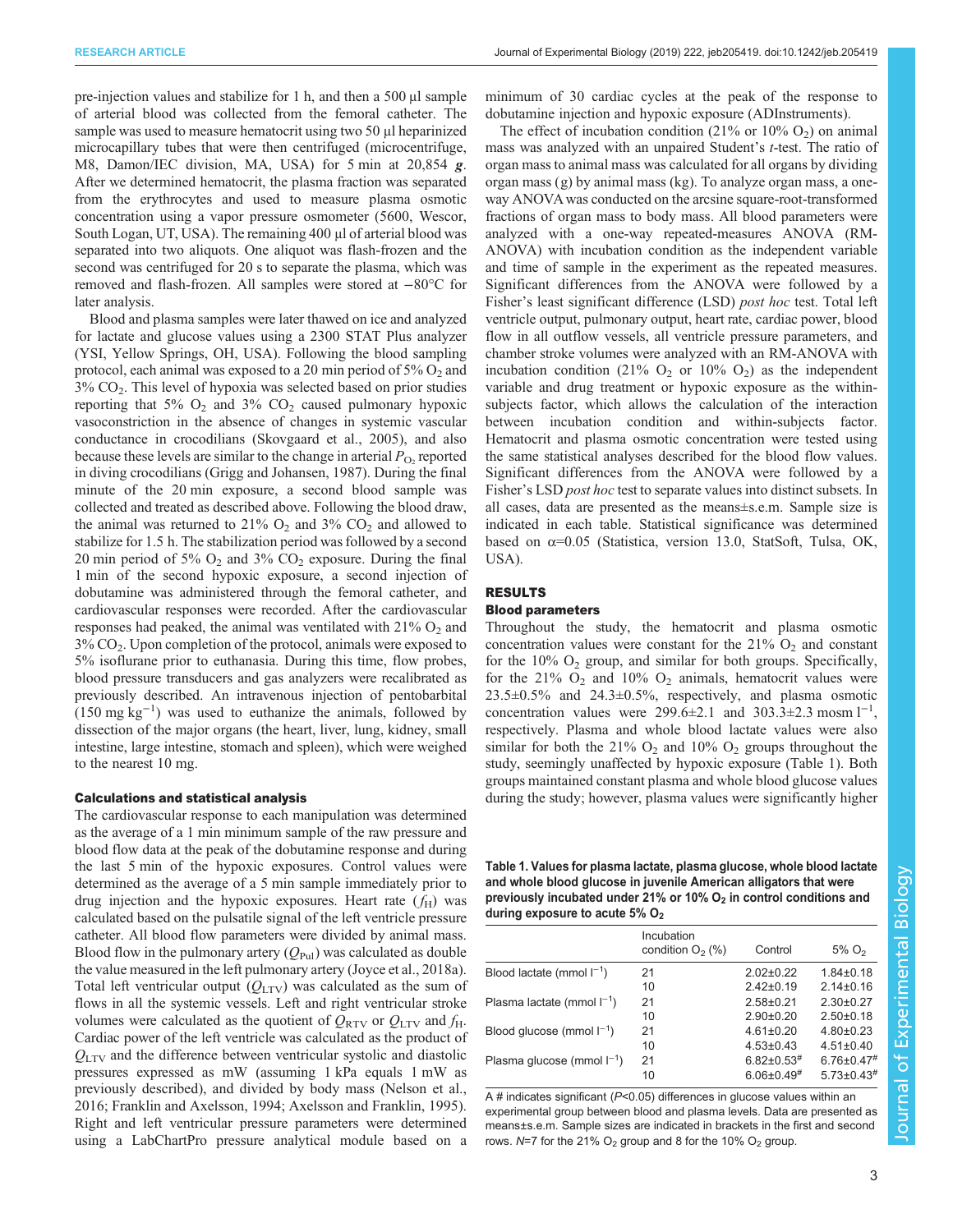<span id="page-3-0"></span>than whole blood throughout the study for both groups (RM-ANOVA, P=0.001; Table 1).

## Mass values

Body mass was not significantly different between the experimental groups (Table 2). Relative heart and lung masses were significantly greater in the 10%  $O_2$  group (ANOVA,  $P=0.004$  and  $P=0.003$ , respectively), with an organ-to-body-mass ratio of approximately 19% greater for the heart mass and 12% greater for the lung mass (Table 2).

# Pressure and heart rate response to dobutamine of both groups in 21%  $O<sub>2</sub>$

Prior to dobutamine injections,  $f_H$  was significantly lower (20 $\pm 1$ ) versus 22 $\pm$ 1 beats min<sup>-1</sup>) in the 10% O<sub>2</sub> compared with the 21% O<sub>2</sub> group (RM-ANOVA, LSD,  $P=0.005$ ). In response to the injection of dobutamine,  $f_H$  significantly increased to 27±1 beats min<sup>-1</sup> in both groups (RM-ANOVA,  $P=0.00001$ ). The magnitude of the  $f_H$ response was not significantly different  $(P=0.062)$  between the experimental groups.

Left ventricle systolic pressure  $(P_{\text{Systolic}})$  was similar between the groups prior to dobutamine injections [\(Fig. 1A](#page-4-0)). Dobutamine injection increased left ventricle  $P_{\text{Systolic}}$  (RM-ANOVA,  $P=0.00001$ ) by approximately 90% in both groups, to a similar value [\(Fig. 1A](#page-4-0)). Prior to dobutamine injection, left ventricle maximum and minimum change in pressure over time  $(dP/dT)$  was similar between the two groups ([Fig. 1](#page-4-0)C,E). Dobutamine injection resulted in a statistically similar increase in the rate of contraction  $(dP/dT \text{ max})$  in the 21% O<sub>2</sub> and 10% O<sub>2</sub> groups (RM-ANOVA, P=0.07e<sup>-9</sup>; [Fig. 1](#page-4-0)C). Dobutamine injection increased the rate of relaxation (dP/dT min) in both groups (RM-ANOVA,  $P=0.04e^{-6}$ ), and this metric was faster in the  $10\%$  O<sub>2</sub> group (RM-ANOVA, LSD,  $P=0.02$ ; [Fig. 1](#page-4-0)E).

Prior to the dobutamine injection, right ventricle  $P_{\text{Systolic}}$  was similar between the two groups ([Fig. 1](#page-4-0)B). Dobutamine injection increased right ventricle  $P_{\text{Systolic}}$  in both experimental groups to a similar level, 70–80% (RM-ANOVA,  $P=0.055e^{-9}$ ; [Fig. 1](#page-4-0)B). Dobutamine injections increased  $dP/dT$  max similarly in both experimental groups (RM-ANOVA,  $P=0.08e^{-6}$ ; [Fig. 1D](#page-4-0)), and decreased  $dP/dT$  min in both groups of animals to a similar level (RM-ANOVA, P=0.077e−<sup>5</sup> ; [Fig. 1F](#page-4-0)).

Table 2. Mass values for the body, heart, liver, lung, kidney, stomach, small intestine, large intestine and spleen of juvenile alligators that were incubated under 21% or 10%  $O<sub>2</sub>$ 

| Mass                  | $21\%$ O <sub>2</sub> | $10\%$ O <sub>2</sub> | $F$ 21% $O2$<br>$(g kg^{-1})$ | $F$ 10% O <sub>2</sub><br>$(g kg^{-1})$ |
|-----------------------|-----------------------|-----------------------|-------------------------------|-----------------------------------------|
| Animal (kg)           | $5.17 \pm 0.35$       | $4.25 \pm 0.36$       |                               |                                         |
| Heart $(q)$           | $9.06 \pm 0.53$       | $8.76 \pm 0.49$       | $1.77 \pm 0.05$               | $2.10\pm0.08$ <sup>‡</sup>              |
| Liver $(g)$           | 73.8±10.18            | 61.34±8.87            | $13.91 \pm 1.22$              | 13.97±0.97                              |
| Lung $(q)$            | 14.75±1.92            | $15.46 \pm 1.93$      | $2.86 \pm 0.31$               | $3.58\pm0.16$ <sup>‡</sup>              |
| Kidney (q)            | 14.88±1.50            | $12.74 \pm 1.09$      | $2.85 \pm 0.13$               | $3.00 + 0.11$                           |
| Stomach (q)           | 39.08±2.36            | 33.84±2.77            | $7.60 \pm 0.18$               | $7.97 \pm 0.12$                         |
| Small intestine (q)   | 42.80±3.38            | 38.92±3.65            | $8.35 \pm 0.48$               | $9.13 \pm 0.34$                         |
| Large intestine $(q)$ | 13.65±1.06            | 11.45±0.89            | $2.71 \pm 0.23$               | $2.71 \pm 0.12$                         |
| Spleen (g)            | $6.32 \pm 0.46$       | $5.30\pm0.49$         | $1.25 \pm 0.10$               | $1.27 \pm 0.10$                         |

Also shown is the value for the fraction of organ mass to body mass (F) (g kg $^{-1})$ of the heart, liver, lung, kidney, stomach, small intestine, large intestine and spleen of juvenile alligators that were incubated under 21% or 10%  $O_2$ . A double dagger indicates significant (P<0.05) differences between the two experimental groups. Data are presented as means±s.e.m. N=9 for both groups.

# Blood flow response to dobutamine of both groups in 21%  $O<sub>2</sub>$

Percent oxygen during incubation affected total output of the left ventricle  $(Q_{\text{LTV}})$  (RM-ANOVA, P=0.04; [Fig. 2](#page-5-0)A). Following dobutamine injection,  $Q_{\text{LTV}}$  increased significantly in both groups (RM-ANOVA,  $P=0.05e^{-6}$ ), with the 10% O<sub>2</sub> animals reaching greater absolute  $Q_{\text{LTV}}$  than the 21%  $O_2$  animals (RM-ANOVA, LSD, P=0.012; [Fig. 2](#page-5-0)A). Total pulmonary blood flow  $(Q_{Pul})$  preinjection was similar between the experimental groups, and dobutamine injection caused an equivalent significant increase in both groups (RM-ANOVA, P=0.088e<sup>-8</sup>; [Fig. 2B](#page-5-0)). Left ventricle stroke volume (SV<sub>LV</sub>) prior to dobutamine injections was  $22\%$  greater in the 10%  $O_2$  animals than in the  $21\%$  O<sub>2</sub> animals ([Fig. 2](#page-5-0)C). Dobutamine injection significantly increased  $SV_{LV}$  in both experimental groups by approximately  $11\%$  (RM-ANOVA,  $P=0.0049$ ); however, the absolute value reached was greater in the  $10\%$  O<sub>2</sub> animals (RM-ANOVA, LSD, P=0.022; [Fig. 2](#page-5-0)C). Right ventricle stroke volume  $(SV_{RV})$  was similar between the groups prior to dobutamine injection ([Fig. 2](#page-5-0)D). Dobutamine injection significantly increased  $SV_{RV}$  approximately 50% in both groups to a similar value (RM-ANOVA,  $P=0.064e^{-6}$ ; [Fig. 2](#page-5-0)D).

The blood flow responses of the individual systemic vessels to dobutamine injection differed both within and between incubation conditions. Right aortic ( $Q_{\text{RAo}}$ ), carotid artery ( $Q_{\text{car}}$ ), subclavian artery  $(Q_{sub})$  and left aorta  $(Q_{LAo})$  blood flow were all similar in the experimental groups prior to dobutamine injections [\(Table 3\)](#page-5-0). Dobutamine significantly increased  $Q_{\text{RAo}}$  and  $Q_{\text{car}}$  blood flow (RM-ANOVA,  $P=0.06e^{-6}$  and  $P=0.0002$ , respectively) with no difference between groups [\(Table 3\)](#page-5-0). Dobutamine injections also resulted in an increase in  $Q_{sub}$  blood flow that was significantly higher in the 10%  $O_2$  animals (RM-ANOVA, LSD,  $P=0.011$ ). Blood flow in the  $Q_{\text{LAo}}$  increased after dobutamine injection in the  $10\%$  O<sub>2</sub> animals only (RM-ANOVA, LSD,  $P=0.026$ ; [Table 3\)](#page-5-0).

## Pressure and heart rate response to  $5\%$  O<sub>2</sub> of both groups

Hypoxic ventilation resulted in a slight but significant (RM-ANOVA, P<0.005) increase in  $f_H$  from 22±1 to 23±1 beats min<sup>-1</sup> in the 21% O<sub>2</sub> animals, and from 20±1 to 21±1 beats min<sup>-1</sup> in the 10%  $O_2$  animals. Although the absolute  $f_H$  values were lower both prior to and during hypoxic exposure in the  $10\%$   $O_2$  animals, the intensity of the response was similar for both groups.

Left ventricular  $P_{\text{Svstolic}}$  decreased significantly during hypoxia in both experimental groups (RM-ANOVA,  $P=0.01e^{-6}$ ), and this response was less  $(-1.19)$  versus  $-0.78$  kPa) in the 10% O<sub>2</sub> animals (RM-ANOVA, interaction,  $P=0.008$ ; [Fig. 3](#page-6-0)A). There was a significant difference in prehypoxic  $dP/dT$  max between the groups (RM-ANOVA, LSD,  $P=0.039$ ), with lower values in the 10% O<sub>2</sub> group ([Fig. 3](#page-6-0)C). Left ventricle  $dP/dT$  max decreased in the 21%  $O<sub>2</sub>$  alligators during hypoxic exposure only (RM-ANOVA, LSD,  $P=0.0003$ ; [Fig. 3](#page-6-0)C). Left ventricle  $dP/dT$  min followed a pattern similar to that of  $dP/dT$ max [\(Fig. 3](#page-6-0)E).

During hypoxia, right ventricle  $P_{\text{Systolic}}$  decreased significantly in both experimental groups ( $\sim$ 20% in the 21% O<sub>2</sub> group and  $\sim$ 16% in the 10% O<sub>2</sub> group; RM-ANOVA,  $P=0.015e^{-7}$ ), and the intensity was significantly dampened in the  $10\%$  O<sub>2</sub> animals ( $-0.71$  versus −0.99 kPa; RM-ANOVA, interaction, P=0.033; [Fig. 3B](#page-6-0)). Right ventricle dP/dT max decreased significantly (RM-ANOVA,  $P=0.00035$ ) and  $dP/dT$  min was less negative (RM-ANOVA  $P=0.0075$ ) in both groups during acute hypoxia compared with normoxia ([Fig. 3](#page-6-0)D,F).

Journal of Experimental Biology

lournal of

Experimental Biology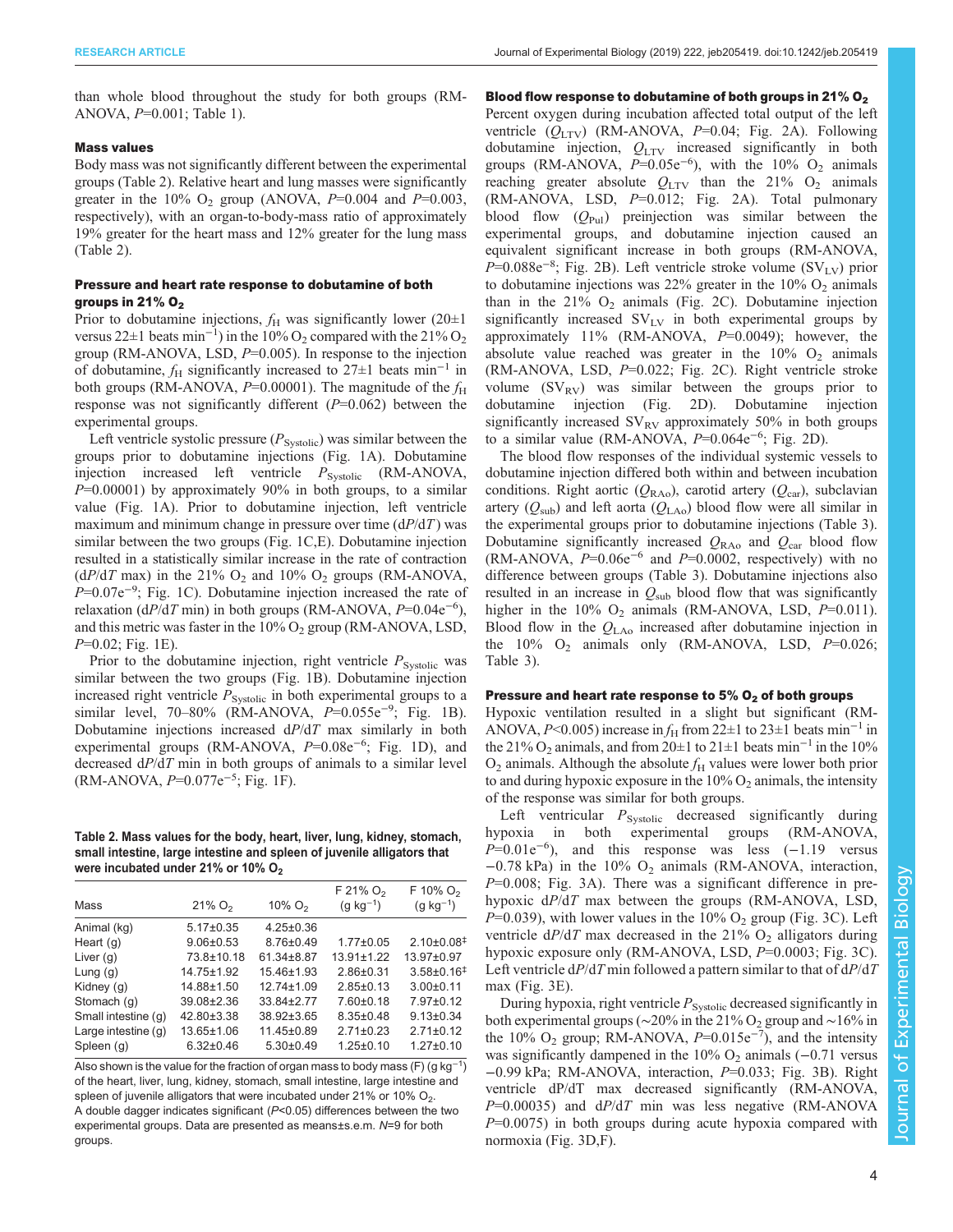<span id="page-4-0"></span>

to dobutamine. The response to an injection of dobutamine (100 μg kg−<sup>1</sup> ) of (A) systolic pressure  $(P_{\text{Svstolic}})$  in the left ventricle, (B) right ventricle  $P_{\text{Svstolic}}$ , (C) left ventricle maximum change in pressure over time  $(dP/dT \text{ max})$ , (D) right ventricle  $dP/dT \text{ max}$ , (E) left ventricle minimum change in pressure over time (dP/dT min) and (F) right ventricle  $dP/dT$  min in juvenile alligators that were incubated under  $21\%$  O<sub>2</sub> (normoxia) or 10% O2 (hypoxia). Open columns represent control values (baseline) and filled columns represent the peak response to drug injection. A single asterisk represents a significant (P<0.05) response to the drug injection. The # indicates a significant difference in the intensity of response between the experimental groups based on the significant interaction in the ANOVA. Data are presented as means±s.e.m.  $N=7$  for the 21% O<sub>2</sub> group and 8 for the 10%  $O<sub>2</sub>$  group.

# Blood flow response to 5%  $O<sub>2</sub>$  of both groups

Oxygen levels during incubation had a significant effect on  $Q_{\text{LTV}}$ (RM-ANOVA,  $P=0.03$ ; [Fig. 4](#page-7-0)A). When ventilated with 5%  $O_2$ , the 10%  $O_2$  animals showed significantly increased  $Q_{\text{LTV}}$  (RM-ANOVA, LSD,  $P=0.0056$ ; [Fig. 4](#page-7-0)A).  $Q_{\text{Pul}}$  was similar between the two groups prior to hypoxia; during hypoxia,  $Q_{\text{Pul}}$  decreased significantly in the 21%  $O_2$  animals (RM-ANOVA, LSD,  $P=0.037$ ; [Fig. 4](#page-7-0)B).

Prior to hypoxic exposure,  $SV_{LV}$  was significantly higher in the 10%  $O_2$  versus the 21%  $O_2$  alligators (RM-ANOVA LSD, P=0.027), and values did not change during hypoxic ventilation [\(Fig. 4](#page-7-0)C).  $SV_{RV}$  was similar between the two experimental groups prior to hypoxia, but hypoxic ventilation significantly decreased  $SV_{RV}$  in the 21% O<sub>2</sub> animals to 0.42±0.06 ml kg<sup>-1</sup> (RM-ANOVA, LSD, P=0.015; [Fig. 4](#page-7-0)D).

In response to hypoxia,  $Q_{\text{RAo}}$  increased significantly, from 3.53±0.43 to 4.10±0.23 ml min<sup>-1</sup> kg<sup>-1</sup> in the 21% O<sub>2</sub> animals and from 3.48±0.18 to 4.14±0.21 ml min<sup>-1</sup> kg<sup>-1</sup> in the 10% O<sub>2</sub> animals, with no difference in intensity of the response between the groups.

 $Q_{\text{LAo}}$  also increased during hypoxic ventilation, from 4.32 $\pm$ 0.15 to 5.31±0.31 ml min<sup>-1</sup> kg<sup>-1</sup> in the 21% O<sub>2</sub> animals and from 5.58±0.62 to 6.63±0.76 ml min<sup>-1</sup> kg<sup>-1</sup> in the 10% O<sub>2</sub> animals.  $Q_{\text{car}}$ decreased significantly in the 21%  $O_2$  animals, from 4.81 $\pm$ 0.35 to 3.59±0.34 ml min−<sup>1</sup> kg−<sup>1</sup> , although it remained fairly constant in the 10% O<sub>2</sub> animals (5.18±0.32 versus 4.47±0.58 ml min<sup>-1</sup> kg<sup>-1</sup>). Prior to hypoxia,  $Q_{sub}$  was significantly lower in the 21%  $O_2$  animals  $(1.29\pm0.11 \text{ m} \cdot \text{min}^{-1} \text{ kg}^{-1})$  compared with the 10% O<sub>2</sub> animals (1.69±0.17 ml min−<sup>1</sup> kg−<sup>1</sup> ). Hypoxic ventilation did not significantly affect  $Q_{sub}$  in either group; however, it did slightly increase to 1.31±0.11 ml min<sup>-1</sup> kg<sup>-1</sup> in the 21% O<sub>2</sub> animals and to 1.81±0.14 ml min<sup>-1</sup> kg<sup>-1</sup> in the 10% O<sub>2</sub> animals.

# Pressure and heart rate response to dobutamine of both groups in  $5\%$  O<sub>2</sub>

Injection of dobutamine during hypoxic ventilation significantly increased  $f_H$  from 23±1 to 27±1 beats min<sup>-1</sup> in the 21%  $\overline{O}_2$  animals, and from 22±1 to 26±1 beats min<sup>-1</sup> in the 10% O<sub>2</sub> animals (RM-ANOVA,  $P=0.06^{-8}$ ). Left ventricle  $P_{\text{Systolic}}$  significantly increased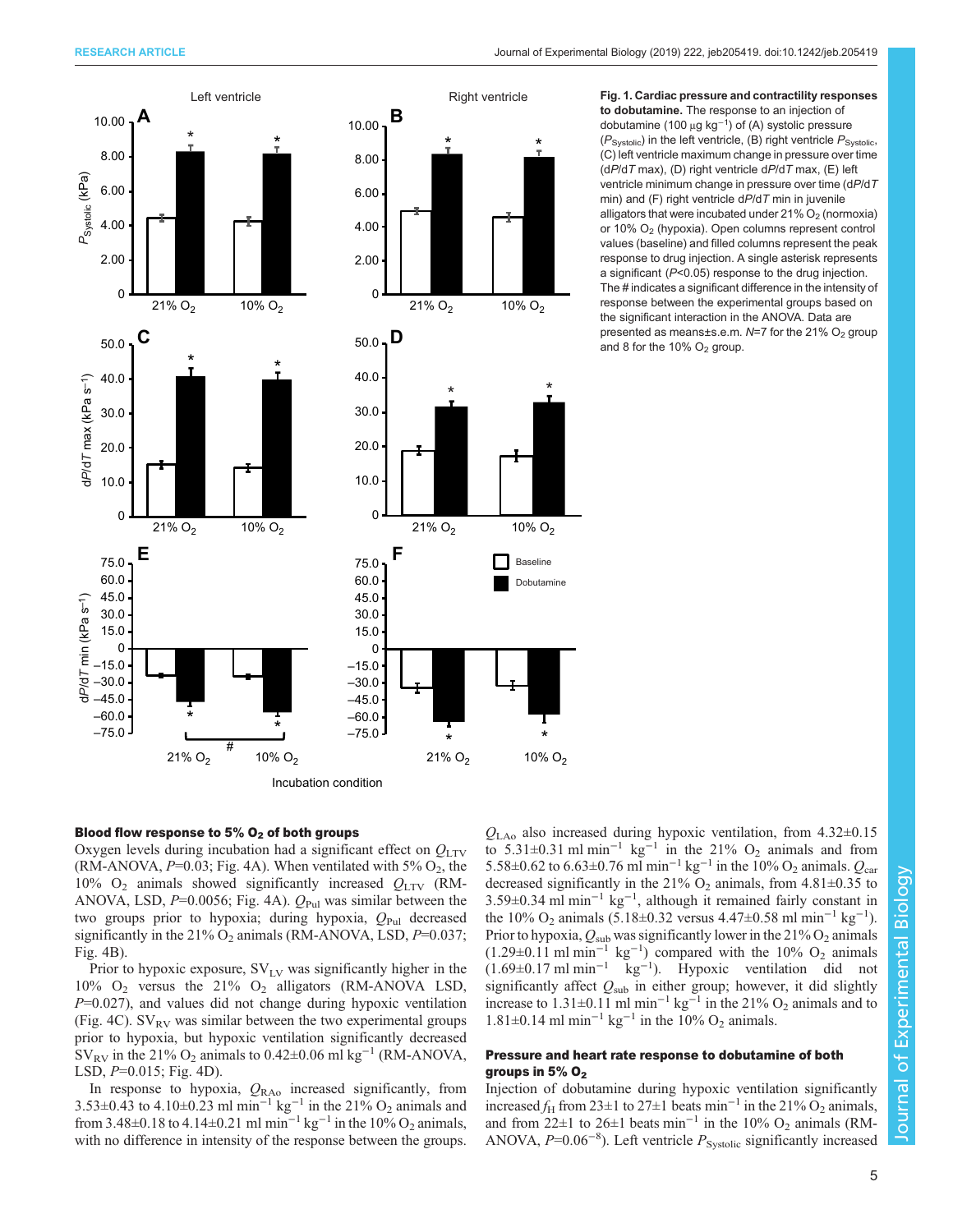<span id="page-5-0"></span>



Fig. 2. Cardiac output and ventricle stroke volume response to dobutamine. The response to an injection of dobutamine (100 μg kg<sup>-1</sup>) of (A) total left ventricle output ( $Q<sub>LTV</sub>$ ), (B) total right ventricle output  $(Q_{Pul})$ , (C) left ventricle stroke volume  $(SV_{LV})$  and (D) right ventricle stroke volume  $(SV_{RV})$  of juvenile alligators that were incubated under 21% or 10% O<sub>2</sub>. Open columns represent control values and filled columns represent the maximal response to drug injection. A single asterisk represents a significant (P<0.05) response. A double dagger indicates significant differences between the 21%  $O_2$  and 10%  $O_2$  animals for each variable. Data are presented as means±s.e.m.  $N=7$  for the 21% O<sub>2</sub> group and 8 for the 10%  $O<sub>2</sub>$  group.

to a similar value in both groups after dobutamine injection during hypoxia (RM-ANOVA, P=0.0053; [Fig. 3](#page-6-0)A). Left ventricle dP/dT max increased significantly (RM-ANOVA, P=0.0065e<sup>-3</sup>) and did not differ between the groups when dobutamine was injected during hypoxic ventilation [\(Fig. 3](#page-6-0)C). The rate of relaxation  $(dP/dT \text{ min})$ after dobutamine injection was significantly faster in the  $10\%$  O<sub>2</sub> animals (RM-ANOVA, LSD,  $P=0.003$ ; [Fig. 3](#page-6-0)E).

During hypoxic ventilation in both groups, dobutamine increased right ventricle  $P_{\text{Systolic}}$  to a similar value (RM-ANOVA,  $P=0.00019$ ; [Fig. 3](#page-6-0)B), and also increased right ventricle  $dP/dT$  max to a similar value (RM-ANOVA, P=0.045e<sup>-5</sup>; [Fig. 3](#page-6-0)D). The rate of relaxation  $(dP/dT \text{ min})$  after dobutamine injection was significantly faster in both groups (RM-ANOVA,  $P=0.0007$ ; [Fig. 3F](#page-6-0)).

# Blood flow response to dobutamine of both groups in  $5\%$  O<sub>2</sub>

Dobutamine injection during hypoxia significantly increased  $Q_{\text{LTV}}$ in both groups (RM-ANOVA,  $P=0.015e^{-7}$ ). This response was greater in the  $10\%$  O<sub>2</sub> animals, both in the absolute value achieved  $(RM-ANOVA, LSD, P=0.0059)$  and in the magnitude of change (RM-ANOVA, interaction,  $P=0.008$ ; [Fig. 4A](#page-7-0)).  $Q_{\text{Pul}}$  also increased

Table 3. Blood flow (Q) in the right aorta (RAo), left aorta (LAao), common carotid (car) and subclavian (sub) arteries in American alligators that had been incubated under 21%  $O_2$  or 10%  $O_2$ 

| Measure                                                              | 21% O <sub>2</sub> pre 21% O <sub>2</sub> post 10% O <sub>2</sub> pre 10% O <sub>2</sub> post |                 |                   |
|----------------------------------------------------------------------|-----------------------------------------------------------------------------------------------|-----------------|-------------------|
| $Q_{\text{RA}_0}$ (ml min <sup>-1</sup> kg <sup>-1</sup> ) 4.39±0.41 | $8.04 \pm 0.54*$                                                                              | $4.85 \pm 0.41$ | $8.23 \pm 0.38$ * |
| $Q1 A0$ (ml min <sup>-1</sup> kg <sup>-1</sup> ) 4.38±0.45           | $4.09 \pm 0.67$                                                                               | $5.66 \pm 0.94$ | $6.94\pm0.89*$    |
| $Q_{\text{car}}$ (ml min <sup>-1</sup> kg <sup>-1</sup> ) 5.55±0.41  | $7.41 \pm 0.65$ *                                                                             | $5.59 \pm 0.41$ | $8.00 \pm 0.83*$  |
| $Q_{\text{sub}}$ (ml min <sup>-1</sup> kg <sup>-1</sup> ) 1.49±0.13  | $2.62 \pm 0.24*$                                                                              | $1.70 \pm 0.21$ | $3.48\pm0.27**$   |

Values are before (pre) and after (post) an injection of 100 μg kg−<sup>1</sup> dobutamine. An asterisk indicates a significant (P<0.5) difference from pre-injection values. A double dagger indicates a difference between the 21% and 10%  $O<sub>2</sub>$  groups for each measure. Data are presented as means $\pm$ s.e.m.  $N=7$  for the 21% O<sub>2</sub> group and 8 for the 10% O<sub>2</sub> group.

when dobutamine was injected during acute hypoxia in both groups to statistically similar values (RM-ANOVA, P=0.09e<sup>-6</sup>; [Fig. 4](#page-7-0)B).  $SV_{LV}$  and  $SV_{RV}$  responded to dobutamine injection during hypoxic ventilation, as did total output from each chamber:  $SV_{LV}$  increased to a greater degree in the 10%  $O_2$  animals and  $SV_{RV}$  changes were statistically similar in both groups ([Fig. 4](#page-7-0)C,D).

Injection of dobutamine during hypoxia significantly increased  $Q_{\text{RAo}}$  to a similar value in both groups (RM-ANOVA,  $P=0.045e^{-6}$ ; Table 4). Unlike  $Q_{\text{RAo}}$ ,  $Q_{\text{LAo}}$  of the 21%  $O_2$  animals was unaffected by dobutamine during hypoxia; however,  $Q_{LAo}$  increased by 34% in the  $10\%$  O<sub>2</sub> animals (Table 4). Dobutamine injection during hypoxia significantly increased  $Q<sub>car</sub>$  with no differences between the groups (RM-ANOVA,  $P=0.00016$ ; Table 4).  $Q_{sub}$  was initially higher for the  $10\%$  O<sub>2</sub> compared with the  $21\%$  O<sub>2</sub> group (LSD  $P=0.013$ ), and the increase in flow in response to dobutamine (RM-ANOVA LSD,  $P=0.046e^{-4}$ ) was greater in the 10% O<sub>2</sub> experimental group compared with the  $21\%$  O<sub>2</sub> group (Table 4).

Table 4. Blood flow (Q) in the right aorta (RAo), left aorta (LAo), common carotid (car) and subclavian (sub) arteries in American alligators that had been incubated under 21%  $O<sub>2</sub>$  or 10%  $O<sub>2</sub>$  in response to dobutamine

| Measure                                                   | $21\%$ O <sub>2</sub> | $21\%$ O <sub>2</sub> | $10\%$ O <sub>2</sub> | $10\%$ O <sub>2</sub>          |
|-----------------------------------------------------------|-----------------------|-----------------------|-----------------------|--------------------------------|
|                                                           | $5%$ pre              | 5% post               | $5%$ pre              | 5% post                        |
| $Q_{\text{RAo}}$ (ml min <sup>-1</sup> kg <sup>-1</sup> ) | $3.45 \pm 0.21$       | $5.76 \pm 0.55$ *     | $3.77 \pm 0.25$       | $6.28 \pm 0.31*$               |
| $Q_{1,40}$ (ml min <sup>-1</sup> kg <sup>-1</sup> )       | $5.30 \pm 0.42$       | $5.50+0.46$           | $6.35 \pm 0.86$       | $8.49 \pm 1.23$ *              |
| $Q_{car}$ (ml min <sup>-1</sup> kg <sup>-1</sup> )        | $3.14 \pm 0.32$       | $4.78 \pm 0.70$ *     | $4.32 \pm 0.86$       | $6.33 \pm 0.98$ *              |
| $Q_{sub}$ (ml min <sup>-1</sup> kg <sup>-1</sup> )        | $1.06 \pm 0.10$ s     | $1.88 \pm 0.18^*$     | $1.62 \pm 0.16$       | $2.61 \pm 0.22$ * <sup>+</sup> |

Values are before (pre) and after (post) an injection of 100 μg kg−<sup>1</sup> dobutamine during exposure to 5%  $O_2$ . An asterisk indicates a significant ( $P$ <0.5) difference from pre-hypoxic values. A double dagger indicates a difference between the 21% and 10%  $O_2$  groups for each measure. The § indicates differences in control values between the experimental groups. Data are presented as means±s.e.m.  $N=7$  for the 21% O<sub>2</sub> group and 8 for the 10% O<sub>2</sub> group.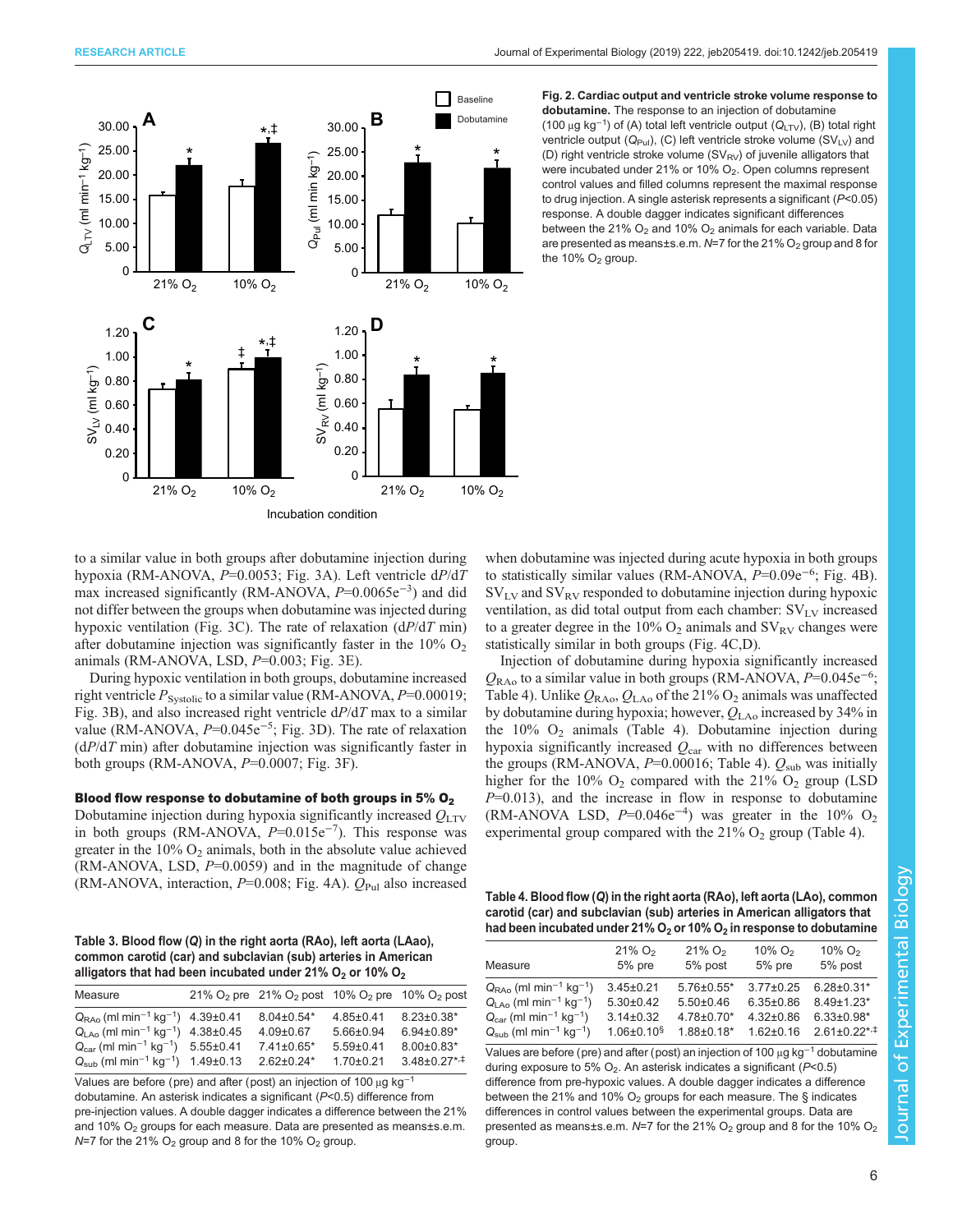<span id="page-6-0"></span>

## responses to 5%  $O_2$  only or 5%  $O_2$  combined with dobutamine. The response to hypoxic ventilation (5%  $O_2$  and 3%  $CO_2$ ) of (A) left ventricle  $P_{\text{Systolic}}$ , (B) right ventricle  $P_{\text{Systolic}}$ , (C) left ventricle dP/dT max, (D) right ventricle dP/dT max,  $(E)$  left ventricle d $P$ /dT min and  $(F)$  right ventricle dP/dT min in juvenile alligators that were incubated under 21% or 10%  $O_2$ . Open columns represent baseline values, black columns represent the average value taken during the final 5 min of exposure, stippled columns represent the value prior to dobutamine injection and gray columns represents the peak response to drug injection. A single asterisk represents a significant (P<0.05) response to hypoxia compared with baseline values or a significant response to the dobutamine injection during the final 5 min of hypoxic ventilation compared with the predobutamine hypoxic value. A double dagger indicates significant differences between the 21%  $O<sub>2</sub>$  and 10%  $O<sub>2</sub>$  animals of like-colored columns. The # with a bracket indicates a significant difference in the intensity of response between the experimental groups based on the significant interaction in the ANOVA. Data are presented as means±s.e.m.  $N=7$  for the 21%  $O<sub>2</sub>$  group and 8 for the  $10\%$  O<sub>2</sub> group.

Left ventricle cardiac power response of both groups to dobutamine

Left ventricle cardiac power (CP) was similar between the groups prior to dobutamine injection [\(Fig. 5](#page-8-0)A). Injection of dobutamine significantly increased  $CP_{LV}$  in both groups (RM-ANOVA,  $P=0.02e^{-8}$ , with a greater increase in the 10% O<sub>2</sub> animals  $(RM-ANOVA LSD, P=0.04; Fig. 5A).$  $(RM-ANOVA LSD, P=0.04; Fig. 5A).$  $(RM-ANOVA LSD, P=0.04; Fig. 5A).$ 

# Left ventricle cardiac power response to  $5\%$  O<sub>2</sub> of both groups

CP was similar between the 21%  $O_2$  and 10%  $O_2$  groups prior to hypoxic ventilation [\(Fig. 5](#page-8-0)B). In response to hypoxic ventilation, CP decreased significantly in both the  $21\%$  O<sub>2</sub> and  $10\%$  O<sub>2</sub> animals (25% and 10%, respectively; RM-ANOVA,  $P=0.069e^{-4}$ ; [Fig. 5](#page-8-0)B). Further, the intensity of the response differed between the experimental groups, as evident in the statistical significance of the interaction between incubation condition and hypoxic exposure  $(P=0.015)$ , and the significant difference in the absolute values of CP reached during hypoxic ventilation in the  $21\%$  O<sub>2</sub> and  $10\%$  O<sub>2</sub> animals (LSD,  $P=0.04$ ; [Fig. 5](#page-8-0)B).

# Left ventricle cardiac power response to dobutamine of both groups in 5%  $O<sub>2</sub>$

Injection of dobutamine in animals ventilated with hypoxia significantly increased CP in both experimental groups (RM- ANOVA,  $P=0.022e^{-4}$ ), with a greater response in the 10% O<sub>2</sub> versus the  $21\%$  O<sub>2</sub> group (RM-ANOVA, LSD,  $P=0.04$ ; [Fig. 5B](#page-8-0)).

## **DISCUSSION**

Cardiovascular function in juvenile or adult animals has been investigated extensively in a number of vertebrate species owing to its important role in the convective oxygen transport cascade. However, the effects of hypoxic embryonic developmental conditions on juvenile function have remained largely unknown. In this study, we focused on cardiac function of 4-year-old alligators that had been subjected to hypoxia  $(10\% \text{ O}_2)$  during embryonic development. The subterranean nests of oviparous (egg-laying) reptiles, such as American alligators, become progressively hypoxic as a result of the combined changes in gas conductance, rising egg mass metabolism, and metabolic activity of nest microorganisms [\(Ackerman and Lott, 2004; Booth, 2000\)](#page-9-0). Juvenile and adult crocodilians are semiaquatic animals, spending significant time in the water ([Seebacher et al., 2003;](#page-11-0) [Lang, 1987](#page-10-0)), and they can dive for hours at a time [\(Seebacher et al., 2005;](#page-11-0) [Brischoux et al., 2008](#page-9-0); [Watanabe et al., 2013;](#page-11-0) [Campbell et al., 2010](#page-9-0)). During extended dives, blood oxygen content falls, subjecting tissues to periods of hypoxemia, as exhibited by the estuarine crocodile (Crocodylus porosus) ([Grigg and Johansen, 1987\)](#page-10-0). Consequently, if the phenotype associated with hypoxic exposure during embryonic development is retained into juvenile life, it could affect the capacity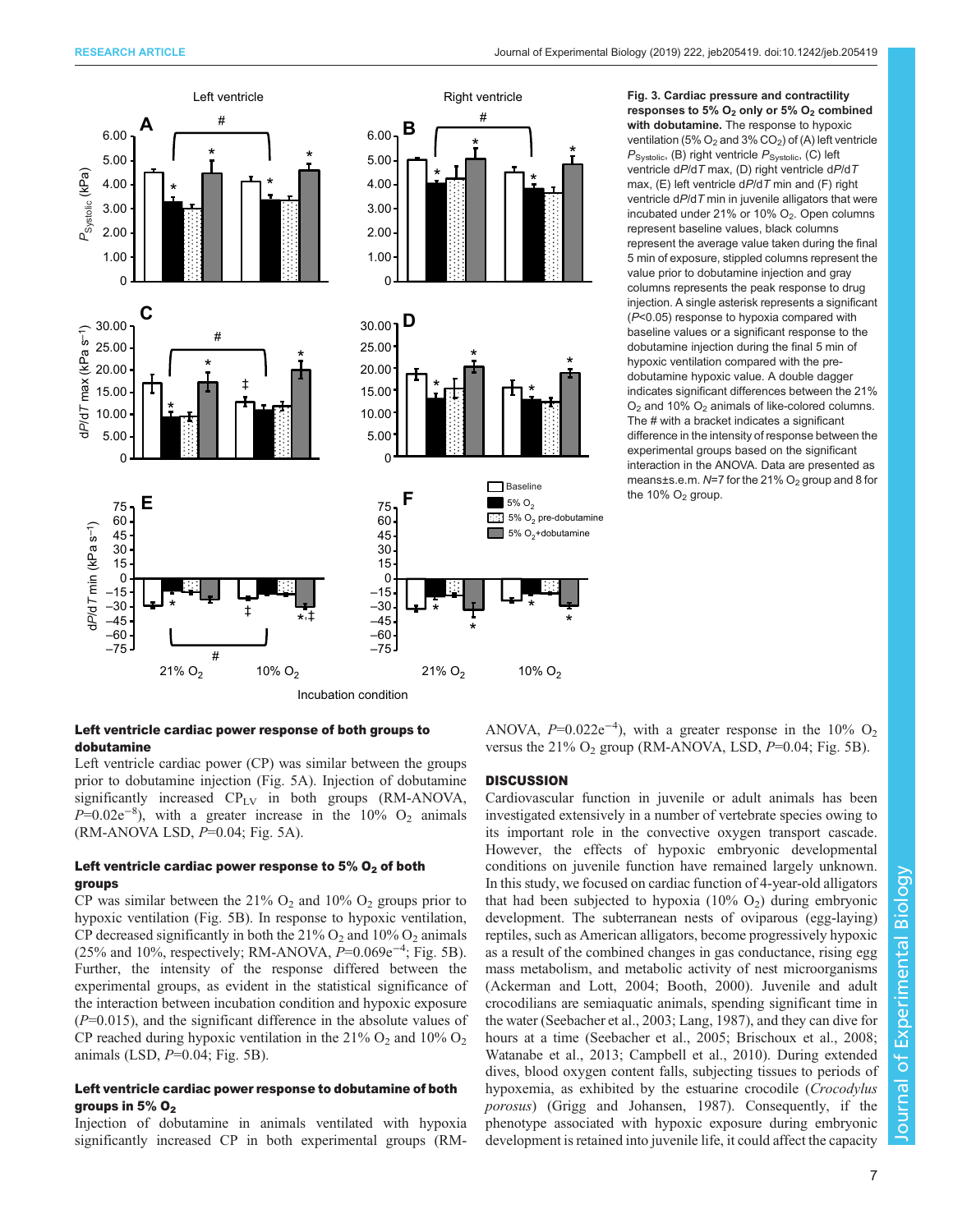<span id="page-7-0"></span>

Fig. 4. Cardiac output and ventricle stroke volume response to 5%  $O_2$  only or 5%  $O_2$ combined with dobutamine. The response to hypoxic ventilation (5%  $O_2$  and 3%  $CO_2$ ) of (A)  $Q<sub>LTV</sub>$ , (B)  $Q_{Pul}$ , (C) SV<sub>LV</sub> and (D) SV<sub>RV</sub> of juvenile alligators that were incubated under  $21\%$  or  $10\%$  O<sub>2</sub>. Open columns represent baseline values, black columns represent the average value taken during the final 5 min of exposure, stippled columns represent the value prior to dobutamine injection and gray columns represents the peak response to drug injection. A single asterisk represents a significant (P<0.05) response hypoxia compared with baseline values or a significant response to the dobutamine injection during the final 5 min of hypoxic ventilation compared with the pre-dobutamine hypoxic value. A double dagger indicates significant differences between the 21%  $O_2$  and 10%  $O_2$  animals of likecolored columns. The # with a bracket indicates a significant difference in the intensity of response between the experimental groups based on the significant interaction in the ANOVA. Data are presented as means±s.e.m.  $N=7$  for the 21%  $O_2$ group and 8 for the 10%  $O<sub>2</sub>$  group.

for the cardiovascular system to function during hypoxic episodes such as those associated with prolonged diving. Our findings indicate that embryonic hypoxia does have a lasting impact on cardiac function in juvenile alligators, limiting the inhibitory effects of acute hypoxia on cardiac function while increasing  $Q_{\text{LTV}}$ , CP and the rate of relaxation response to β-adrenergic stimulation.

#### Response to dobutamine

Prior to all experimental manipulations on American alligators, left and right ventricle pressures in each animal were similar. In response to the β-adrenergic stimulation, all cardiac pressure parameters approximately doubled, and heart rate increased by 5 beats min<sup>-1</sup> ([Fig. 1](#page-4-0)). Although there was no difference in  $dP/dT$ max, the animals incubated at  $10\%$  O<sub>2</sub> had a greater left ventricle  $dP/dT$  min response to dobutamine injections, which is indicative of faster cardiac cycle relaxation ([Fig. 1E](#page-4-0)). β-Adrenergic stimulation can alter the rate of relaxation by increasing the activity of the sarcolemmal  $Ca^{2+}ATP$ ase, the Na/Ca exchange pump, and the sarcoendoplasmic reticulum calcium transport ATPase. In addition, β-adrenergic stimulation can increase troponin I phosphorylation, increasing the rate of  $Ca^{2+}$  release from troponin C and resulting in faster cardiac relaxation. Although an assessment of cardiac tissue gene expression patterns for these  $Ca^{2+}$  signaling mechanisms was not conducted in the present study, increases in  $Ca^{2+}$  sequestration mechanisms could account for the faster rate of relaxation in the alligators that were incubated at  $10\%$  O<sub>2</sub>.

Baseline left and right ventricle stroke volumes were similar to values previously reported for American alligators of similar size [\(Joyce et al., 2018a\)](#page-10-0), and left ventricle stroke volume was greater in the  $10\%$  O<sub>2</sub> animals ([Fig. 2](#page-5-0)C). The relative cardiac mass of the  $10\%$  $O_2$  alligators was roughly 19% greater than that of the 21%  $O_2$ animals ([Table 2](#page-3-0)). Increased heart mass has been previously

documented in embryonic and juvenile American alligators from hypoxic embryonic conditions ([Owerkowicz et al., 2009; Joyce](#page-10-0) [et al., 2018b](#page-10-0); [Crossley and Altimiras, 2005\)](#page-10-0). In the present study, the 19% increase in heart mass coincided with a 21–22% increase in baseline left ventricle stroke volume in the  $10\%$  O<sub>2</sub> animals [\(Fig. 2C](#page-5-0)), suggesting that the greater relative heart mass is a basis for the difference in left ventricle stroke volume between the groups. Stroke volume is correlated with cardiac mass in birds [\(Grubb,](#page-10-0) [1983;](#page-10-0) [Seymour and Blaylock, 2000\)](#page-11-0) and trained human athletes [\(Mirea et al., 2018\)](#page-10-0). If increased cardiac mass in the hypoxicincubated alligators in this study translates to a relatively larger ventricle lumen volume, then this could account for the increased baseline stroke volume in the hypoxic group. It should be noted that differences in the ejection fraction, independent of differences in heart mass, might also account for the difference in stroke volume between the groups.

In response to β-adrenergic stimulation, absolute increases in left ventricle output, stroke volume and cardiac power were greater in the  $10\%$  O<sub>2</sub> alligators, although heart rate was similar for both groups ([Figs 2](#page-5-0)A,C and [5](#page-8-0)A). These differences could be attributed to the increase in  $Q_{\text{LAo}}$  in the hypoxic-incubated juvenile animals [\(Table 3\)](#page-5-0). Interestingly, a study of in situ perfused crocodilian hearts reported a decrease in stroke volume with increased adrenergic stimulation over a similar change in heart rate [\(Axelsson and](#page-9-0) [Franklin, 1995\)](#page-9-0). However, the noted study used an in situ heart preparation in which venous pressure, or venous return volume, was held constant, which possibly limited stroke volume at higher heart rates ([Axelsson and Franklin, 1995](#page-9-0)). Greater systemic blood flow has been reported in hypoxic incubated 5-year-old common snapping turtles (Chelydra serpentina) without an accompanying difference in baseline heart rate [\(Wearing et al., 2017](#page-11-0)). Although [Wearing et al. \(2017\)](#page-11-0) did not investigate the response to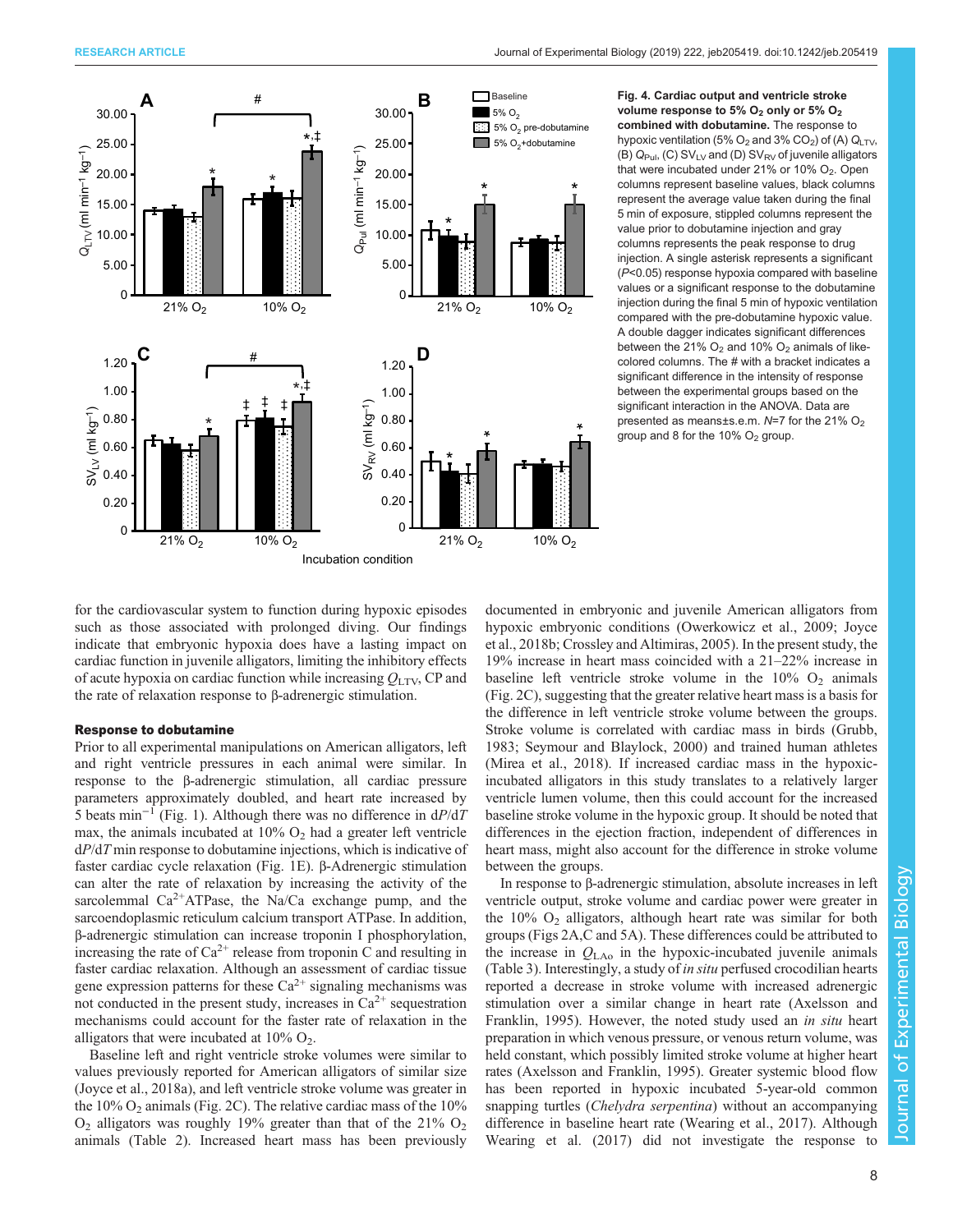<span id="page-8-0"></span>

Fig. 5. Left ventricle cardiac power response to 5%  $O_2$  only or 5%  $O_2$ combined with dobutamine. (A) The response to an injection of dobutamine (100 μg kg<sup>-1</sup>) of left ventricle power output (CP) in juvenile alligators that were incubated under 21% or 10%  $O_2$ . Open columns represent control values; filled columns represent peak response to the drug injection. (B) The response to hypoxic ventilation (5%  $O_2$  and 3%  $CO_2$ ) of left ventricle power output (CP) in juvenile alligators that were incubated under 21% or 10%  $O<sub>2</sub>$ . Open columns represent baseline values, black columns represent the average value taken during the final 5 min of exposure, stippled columns represent the value prior to dobutamine injection and gray columns represents the peak response to drug injection. A single asterisk represents a significant (P<0.05) response hypoxia compared with baseline values or a significant response to the dobutamine injection during the final 5 min of hypoxic ventilation compared with the predobutamine hypoxic value. A double dagger indicates significant differences between the 21%  $O_2$  and 10%  $O_2$  animals of like-colored columns. The # with a bracket indicates a significant difference in the intensity of response between the experimental groups based on the significant interaction in the ANOVA. Data are presented as means±s.e.m.  $N=7$  for the 21% O<sub>2</sub> group and 8 for the 10%  $O<sub>2</sub>$  group.

β-adrenergic stimulation, they reported that cardiac output was greater in response to feeding in hypoxic-programmed turtles compared with normoxic-programmed turtles. In hypoxicincubated juvenile alligators, an enhanced adrenergic control of the cardiovascular system has been reported, which contributes to differences in blood flow patterns during swim performance [\(Joyce](#page-10-0) [et al., 2018b\)](#page-10-0). [Joyce et al. \(2018b\)](#page-10-0) suggested that their findings could indicate a change in cardiac and vascular adrenergic receptor density or affinity. Thus, changes in adrenergic receptor function could account for the increased stroke volume and cardiac power (Fig. 5B) response to dobutamine in the  $10\%$  O<sub>2</sub> alligators in the

present study. Importantly, given the relationship between venous return and cardiac output, the juveniles of the  $10\%$  O<sub>2</sub> group mobilized more venous blood reserve in response to β-adrenergic stimulation. We acknowledge that embryonic hypoxia could also result in changes in β-adrenergic stimulation sensitivity, which we did not investigate in this study.

## Response to acute hypoxia

In response to 5%  $O_2$ , both groups of alligators showed decreased peak systolic pressure in both ventricles [\(Fig. 3A](#page-6-0),B). In addition, the response was significantly less in both ventricles in the  $10\%$  O<sub>2</sub> alligators [\(Fig. 3A](#page-6-0),B). Prior studies of embryonic alligators subjected to developmental hypoxia have reported a reduced heart rate response to acute  $10\%$  O<sub>2</sub> and phenylbiguanide injections [\(Crossley and Altimiras, 2005](#page-10-0); [Eme et al., 2011a](#page-10-0)). Although the previous embryonic alligator studies primarily described differences in the heart rate, the post-hypoxic arterial pressure response was decreased by embryonic hypoxia [\(Crossley and](#page-10-0) [Altimiras, 2005](#page-10-0)). Perfusing *in situ* crocodilian hearts with 10 kPa  $O<sub>2</sub>$ saline decreases several indices of cardiac function as input and output pressures are increased [\(Axelsson and Franklin, 1995](#page-9-0)). These reductions in cardiac function were attributed to decreased heart rate during hypoxic perfusion, which was suggested to be a possible cardiac protective mechanism at low  $O<sub>2</sub>$  levels [\(Axelsson and](#page-9-0) [Franklin, 1995\)](#page-9-0). In the present study, anesthetized juvenile alligators that had been incubated in hypoxic conditions were exposed to 5%  $O_2$  (equivalent to approximately 5 kPa  $O_2$ ). The alligators did not respond with changes in left ventricle  $dP/dT$  max and dP/dT min, but left ventricle output increased slightly, and the cardiac power response was decreased [\(Figs 3](#page-6-0)C,E, [4](#page-7-0)A and 5B).

Prior studies of adult sheep subjected to fetal anemia found increased indices of left ventricle systolic function during acute hypoxia ([Broberg et al., 2003;](#page-9-0) [Davis et al., 2003\)](#page-10-0). These authors suggested that fetal anemia programming in mammals could provide a physiological advantage during acute hypoxic stress in adults ([Broberg et al., 2003\)](#page-9-0). We have previously reported that hypoxic-incubated alligators increase adrenergic stimulation of the cardiovascular system, raising regional systemic blood flow, in response to increased  $O_2$  demand incurred during swim performance [\(Joyce et al., 2018b](#page-10-0)). These findings support a possible benefit of embryonic hypoxia. It should be acknowledged that differences in oxygen content or hemoglobin–oxygen affinity resulting in hypoxic juveniles maintaining greater oxygen delivery to the heart during acute hypoxia could account for the decreased cardiac response of this group of alligators. However, to date, the lasting effects of embryonic hypoxia on hemoglobin affinity in crocodilians are unknown. Not all indices of cardiac function increased in the juvenile alligators exposed to  $10\%$  O<sub>2</sub> during incubation. The lack of change in indexes of contractility for the left ventricle suggests a possible physiological advantage for the 10%  $O<sub>2</sub>$  animals when exposed to hypoxia.

## Response to dobutamine in hypoxia

To assess the cardiovascular capacity to increase function during periods of  $O<sub>2</sub>$  deficit that might mimic diving, we investigated the effects of simultaneous hypoxic and β-adrenergic stimulation. During acute  $5\%$  O<sub>2</sub> exposure, the magnitude of the cardiovascular response to dobutamine injections was decreased compared with the response at  $21\%$  O<sub>2</sub> ([Figs 3](#page-6-0), [4](#page-7-0) and 5B).

In non-anesthetized red-eared slider turtles (Trachemys scripta elegans), anoxia results in a marked bradycardia that is mediated by an increase in vagal tone on the heart [\(Hicks and Wang, 1998\)](#page-10-0).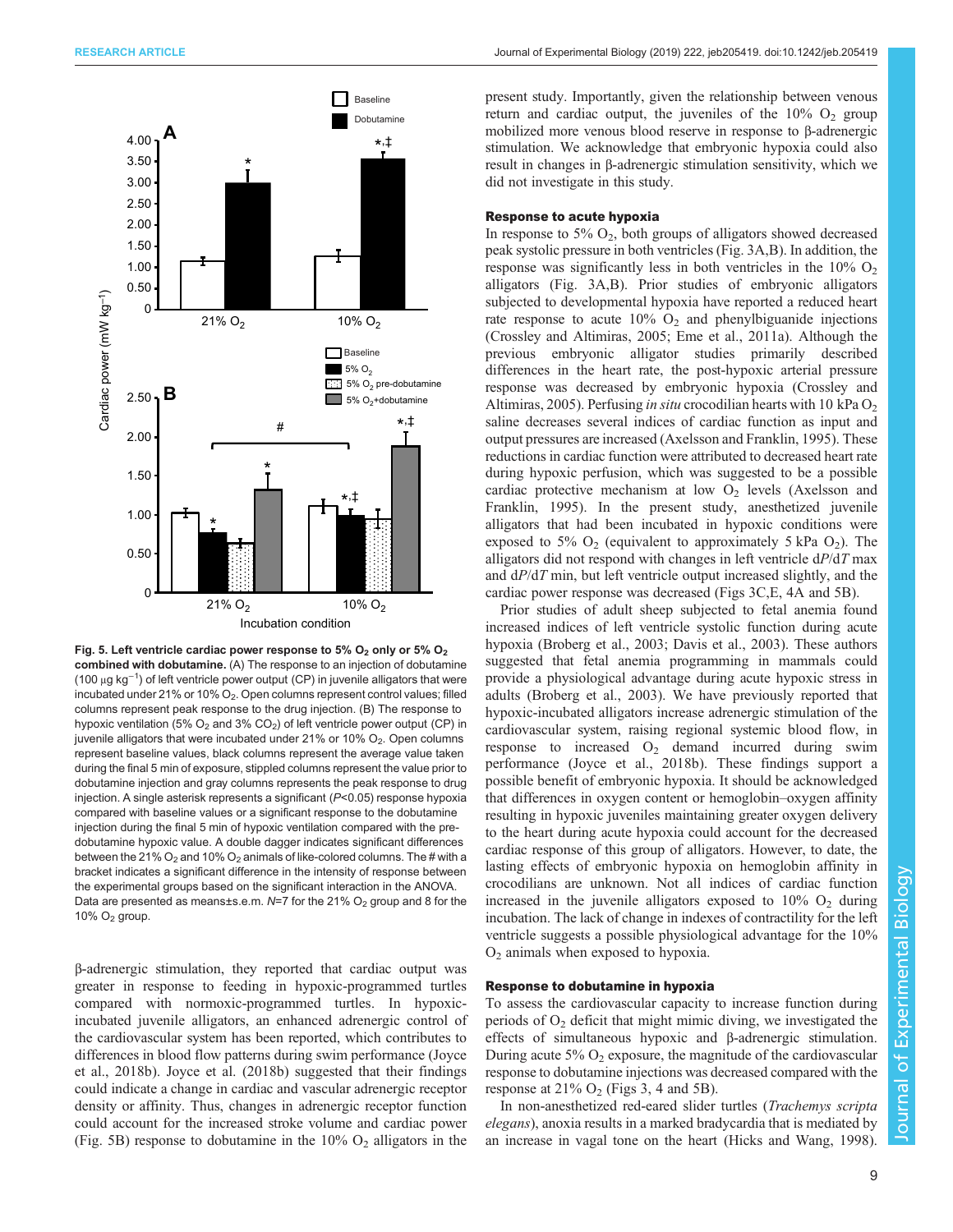<span id="page-9-0"></span>Anoxia also was suggested to increase plasma catecholamine levels in these animals, maximizing adrenergic receptor stimulation of the cardiovascular system ([Hicks and Wang, 1998\)](#page-10-0). In anesthetized redeared slider turtles, acute hypoxia results in a marked increase in plasma catecholamines, while vagal tone is absent and does not contribute to the cardiovascular response to hypoxia ([Crossley et al.,](#page-10-0) [1998a](#page-10-0)). If the regulatory response to acute hypoxia of the anesthetized American alligator is similar to that of the red-eared slider turtle, the blunted response to dobutamine may reflect additional capacity for a cardiac adrenergic response beyond a hypoxic-induced elevation in adrenergic tone. Interestingly, a prior study of red-footed tortoises (Chelonoidis carbonaria) anesthetized with isoflurane found that cholinergic tone on heart rate was absent; however, there was a cholinergic tone on the pulmonary artery regulating blood flow ([Greunz et al., 2018](#page-10-0)). In the present study, we did not determine whether vagal tone was present; this would have required assessments of adrenergic and cholinergic tone on the cardiovascular parameters, and this was beyond the scope of our study.

Although the capacity of anesthetized alligators to release catecholamines in response to hypoxia is unknown, our findings suggest that the  $21\%$  and  $10\%$  O<sub>2</sub> incubated animals maintain a capacity to increase function in response to β-adrenergic receptor stimulation during periods of reduced  $O_2$ . It should be noted that the overall diminished response to dobutamine during hypoxia could be attributed the direct actions of low oxygen reducing oxygen supply to cardiac tissue; however, plasma lactate values were constant during hypoxia [\(Table 1](#page-2-0)), indicating that the reductions in function associated with  $5\%$  O<sub>2</sub> occurred prior to an anaerobic threshold.

## Perspectives and significance

Embryonic  $O_2$  level alters the functional and structural phenotype of developing American alligators. A previous study on American alligators found that the effects of the interaction between developmental plasticity and environmental oxygen persist several years after hatching [\(Joyce et al., 2018b\)](#page-10-0). The effect of fetal oxygen levels on cardiac phenotype has been intensely investigated in a number of clinical models focused on determining the potential origins of cardiovascular disease in humans ([Louey and Thornburg,](#page-10-0) [2005](#page-10-0); [Thornburg, 2015;](#page-11-0) [Giussani et al., 2007; Herrera et al., 2007,](#page-10-0) [2010](#page-10-0), [2013](#page-10-0); Bjarnegård et al., 2013; Chiossi et al., 2016; [Giussani](#page-10-0) [et al., 2012; Julian et al., 2015](#page-10-0); [Xue and Zhang, 2009\)](#page-11-0). In general, embryonic hypoxia in mammals results in cardiac dysfunction based on numerous metrics including increased susceptibility to ischemic damage, left ventricle hypertrophy, hypertension and increased vascular sympathetic tone (Bjarnegård et al., 2013; Chiossi et al., 2016; [Giussani et al., 2012;](#page-10-0) [Xue and Zhang, 2009\)](#page-11-0). However, lasting changes in cardiac function that may be beneficial have been reported (Broberg et al., 2003). Our findings suggest that embryonic hypoxia 'pre-conditions' the American alligator's heart, limiting or eliminating the negative effects of acute hypoxia. This supports our initial hypothesis that 10% oxygen during embryonic development preconditions cardiac function, lessening the cardiac response to acute hypoxia in juvenile alligators. Although a basis for the difference in negative functional cardiac phenotype outcomes in mammals versus the potential beneficial phenotype outcomes in alligators is unknown, a high metabolic rate in fetal mammals compared with embryonic alligators is a likely contributor. These findings represent the first steps toward understanding the effects of hypoxic exposure during embryonic development on cardiovascular function later in life. Future studies regarding the effects on the juvenile American alligator of hypoxia during incubation should

investigate the cardiovascular function in fully recovered animals and whether they have an increased capacity to maintain cardiovascular function during extended diving periods.

#### **Acknowledgements**

We are sincerely grateful to Derek Nelson, Justin Conner, Amanda Reynolds, Jessica Rippamonti and Kevin Stewart for assistance during the experiments and help with animal care.

#### Competing interests

The authors declare no competing or financial interests.

#### Author contributions

Conceptualization: B.S., J.L.C., R.M.E., J.W.H., D.A.C.; Methodology: B.S., J.L.C., J.W.H.; Formal analysis: B.S., J.L.C., D.A.C.; Investigation: D.A.C.; Resources: R.M.E., D.A.C.; Data curation: D.A.C.; Writing - original draft: B.S., J.W.H., D.A.C.; Writing - review & editing: B.S., J.L.C., R.M.E., J.W.H., D.A.C.; Visualization: D.A.C.; Supervision: J.W.H., D.A.C.; Project administration: D.A.C.; Funding acquisition: D.A.C.

### Funding

This study was supported by a National Science Foundation CAREER award IBN IOS-1755187 to D.A.C.

#### References

- Ackerman, R. and Lott, D. (2004). Thermal, hydric and respiratory climate of nests. In Reptilian Incubation: Environment, Evolution and Behaviour (ed. D. C. Deeming), pp. 15-45. Nottingham: Nottingham University Press.
- Axelsson, M. and Franklin, C. (1995). The role of the pericardium and the effects of adrenaline and changes in oxygen tension on the performance of an in situ perfused crocodile heart. J. Exp. Biol. 198, 2509-2518.
- [Berner, R. A., Vandenbrooks, J. M. and Ward, P. D.](https://doi.org/10.1126/science.1140273) (2007). Oxygen and evolution. Science 316[, 557-558. doi:10.1126/science.1140273](https://doi.org/10.1126/science.1140273)
- Bjarnegård, N., Morsing, E., Cinthio, M., Länne, T. and Brodszki, J. (2013). [Cardiovascular function in adulthood following intrauterine growth restriction with](https://doi.org/10.1002/uog.12314) abnormal fetal blood flow. [Ultrasound Obstet. Gynecol.](https://doi.org/10.1002/uog.12314) 41, 177-184. doi:10.1002/ [uog.12314](https://doi.org/10.1002/uog.12314)
- Blank, T. and Burggren, W. [\(2014\). Hypoxia-induced developmental plasticity of](https://doi.org/10.1111/jfb.12319) [the gills and air-breathing organ of](https://doi.org/10.1111/jfb.12319) Trichopodus trichopterus. J. Fish Biol. 84, [808-826. doi:10.1111/jfb.12319](https://doi.org/10.1111/jfb.12319)
- Booth, D. T. [\(2000\). The effect of hypoxia on oxygen consumption of embryonic](https://doi.org/10.2307/1565377) estuarine crocodiles (Crocodylus porosus). J. Herpetol. 34[, 478-481. doi:10.2307/](https://doi.org/10.2307/1565377) [1565377](https://doi.org/10.2307/1565377)
- [Brischoux, F., Bonnet, X., Cook, T. R. and Shine, R.](https://doi.org/10.1111/j.1420-9101.2007.01438.x) (2008). Allometry of diving [capacities: ectothermy vs. endothermy.](https://doi.org/10.1111/j.1420-9101.2007.01438.x) J. Evol. Biol. 21, 324-329. doi:10.1111/j. [1420-9101.2007.01438.x](https://doi.org/10.1111/j.1420-9101.2007.01438.x)
- [Broberg, C. S., Giraud, G. D., Schultz, J. M., Thornburg, K. L., Hohimer, A. R.](https://doi.org/10.1152/ajpregu.00656.2002) and Davis, L. E. [\(2003\). Fetal anemia leads to augmented contractile response to](https://doi.org/10.1152/ajpregu.00656.2002) hypoxic stress in adulthood. Am. J. Physiol.- [Regul. Integr. Comp. Physiol.](https://doi.org/10.1152/ajpregu.00656.2002) 285, [R649-R655. doi:10.1152/ajpregu.00656.2002](https://doi.org/10.1152/ajpregu.00656.2002)
- Burggren, W. W. [\(1999\). Genetic, environmental and maternal influences on](https://doi.org/10.1016/S1095-6433(99)00134-8) embryonic cardiac rhythms. [Comp. Biochem. Physiol. A Physiol.](https://doi.org/10.1016/S1095-6433(99)00134-8) 124, 423-427. [doi:10.1016/S1095-6433\(99\)00134-8](https://doi.org/10.1016/S1095-6433(99)00134-8)
- Burggren, W. and Doyle, M. [\(1986\). Ontogeny of heart rate regulation in the bullfrog](https://doi.org/10.1152/ajpregu.1986.251.2.R231) Rana catesbeiana. Am. J. Physiol. 251[, R231-R239. doi:10.1152/ajpregu.1986.](https://doi.org/10.1152/ajpregu.1986.251.2.R231) [251.2.R231](https://doi.org/10.1152/ajpregu.1986.251.2.R231)
- [Cadiz, L., Servili, A., Quazuguel, P., Madec, L., Zambonino-Infante, J.-L. and](https://doi.org/10.1242/jeb.160713) Mazurais, D. [\(2017\). Early exposure to chronic hypoxia induces short- and long](https://doi.org/10.1242/jeb.160713)[term regulation of hemoglobin gene expression in European sea bass](https://doi.org/10.1242/jeb.160713) (Dicentrarchus labrax). J. Exp. Biol. 220[, 3119-3126. doi:10.1242/jeb.160713](https://doi.org/10.1242/jeb.160713)
- [Cadiz, L., Ernande, B., Quazuguel, P., Servili, A., Zambonino-Infante, J.-L. and](https://doi.org/10.1016/j.marenvres.2018.03.011) Mazurais, D. [\(2018\). Moderate hypoxia but not warming conditions at larval stage](https://doi.org/10.1016/j.marenvres.2018.03.011) [induces adverse carry-over effects on hypoxia tolerance of European sea bass](https://doi.org/10.1016/j.marenvres.2018.03.011) (Dicentrarchus labrax) juveniles. Mar. Environ. Res. 138[, 28-35. doi:10.1016/j.](https://doi.org/10.1016/j.marenvres.2018.03.011) [marenvres.2018.03.011](https://doi.org/10.1016/j.marenvres.2018.03.011)
- [Campbell, H. A., Sullivan, S., Read, M. A., Gordos, M. A. and Franklin, C. E.](https://doi.org/10.1111/j.1365-2435.2009.01599.x) [\(2010\). Ecological and physiological determinants of dive duration in the freshwater](https://doi.org/10.1111/j.1365-2435.2009.01599.x) crocodile. Funct. Ecol. 24[, 103-111. doi:10.1111/j.1365-2435.2009.01599.x](https://doi.org/10.1111/j.1365-2435.2009.01599.x)
- Chan, T. and Burggren, W. [\(2005\). Hypoxic incubation creates differential](https://doi.org/10.1016/j.resp.2004.09.005) [morphological effects during specific developmental critical windows in the](https://doi.org/10.1016/j.resp.2004.09.005) embryo of the chicken (Gallus gallus). [Respir. Physiol. Neurobiol.](https://doi.org/10.1016/j.resp.2004.09.005) 145, 251-263. [doi:10.1016/j.resp.2004.09.005](https://doi.org/10.1016/j.resp.2004.09.005)
- [Chiossi, G., Costantine, M. M., Tamayo, E., Hankins, G. D. V., Saade, G. R. and](https://doi.org/10.1113/JP272602) Longo, M. [\(2016\). Fetal programming of blood pressure in a transgenic mouse](https://doi.org/10.1113/JP272602) [model of altered intrauterine environment.](https://doi.org/10.1113/JP272602) J. Physiol. 594, 7015-7025. doi:10. [1113/JP272602](https://doi.org/10.1113/JP272602)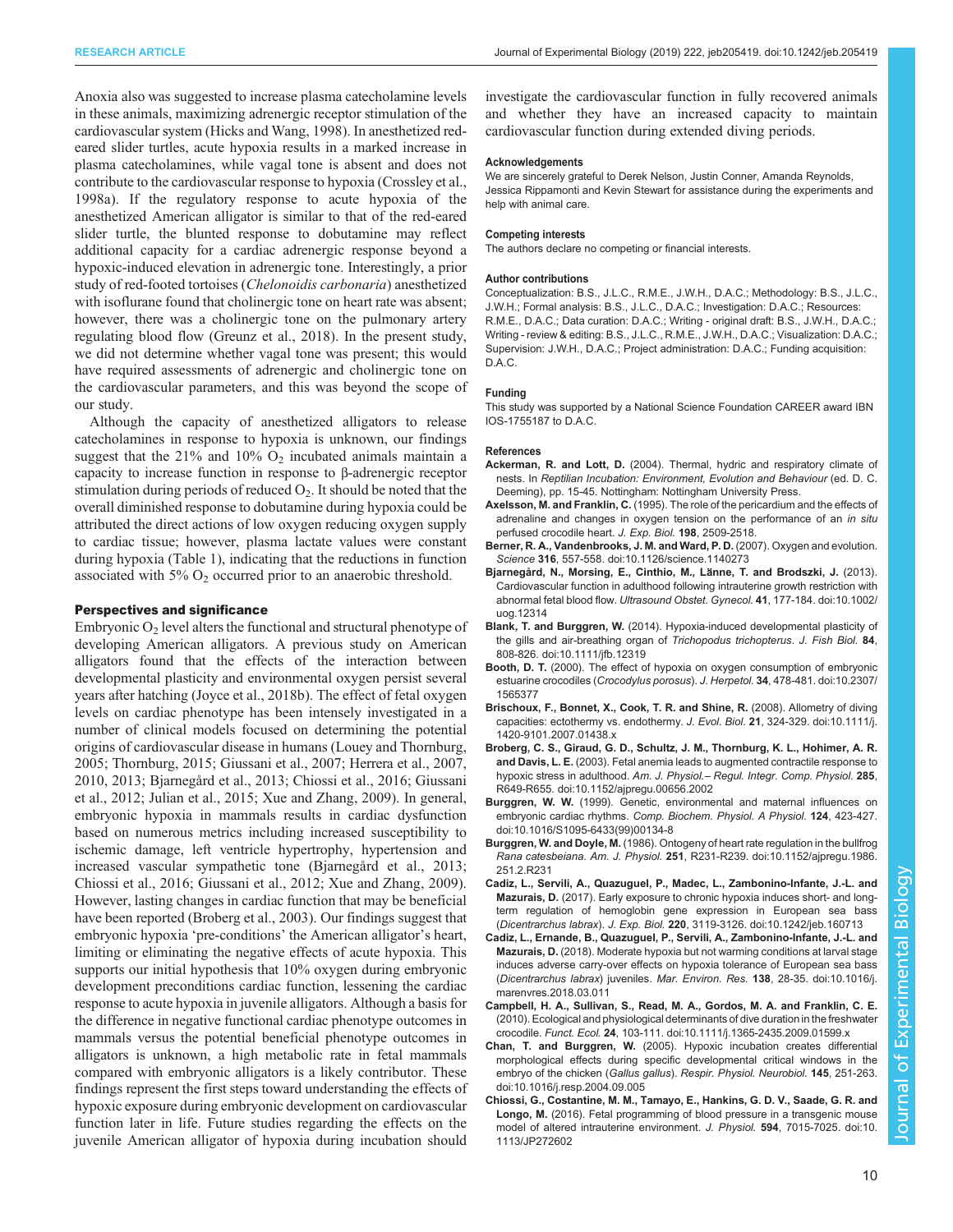- <span id="page-10-0"></span>Copeland, J. and Dzialowski, E. M. [\(2009\). Effects of hypoxic and hyperoxic](https://doi.org/10.1113/expphysiol.2008.044214) [incubation on the reactivity of the chicken embryo \(](https://doi.org/10.1113/expphysiol.2008.044214)Gallus gallus) ductus arteriosi [in response to catecholamines and oxygen.](https://doi.org/10.1113/expphysiol.2008.044214) Exp. Physiol. 94, 152-161. doi:10. [1113/expphysiol.2008.044214](https://doi.org/10.1113/expphysiol.2008.044214)
- Crossley, D. A., II and Altimiras, J. [\(2005\). Cardiovascular development in](https://doi.org/10.1242/jeb.01355) [embryos of the American alligator](https://doi.org/10.1242/jeb.01355) Alligator mississippiensis: effects of chronic and acute hypoxia. J. Exp. Biol. 208[, 31-39. doi:10.1242/jeb.01355](https://doi.org/10.1242/jeb.01355)
- Crossley, D., Altimiras, J. and Wang, T. (1998a). Hypoxia elicits an increase in pulmonary vasculature resistance in anaesthetised turtles (Trachemys scripta). J. Exp. Biol. 201, 3367-3375.
- Crossley, D. C., II, Wang, T. and Altimiras, J. (1998b). Hypoxia elicits pulmonary vasoconstriction in anaesthetized turtles. FASEB J. 12, A678-A678.
- [Crossley, D. A., II, Wang, T. and Altimiras, J.](https://doi.org/10.1002/(SICI)1097-010X(20000601)286:7%3C683::AID-JEZ2%3E3.0.CO;2-4) (2000). Role of nitric oxide in the [systemic and pulmonary circulation of anesthetized turtles \(](https://doi.org/10.1002/(SICI)1097-010X(20000601)286:7%3C683::AID-JEZ2%3E3.0.CO;2-4)Trachemys scripta). J. Exp. Zool. 286[, 683-689. doi:10.1002/\(SICI\)1097-010X\(20000601\)286:7<683::](https://doi.org/10.1002/(SICI)1097-010X(20000601)286:7%3C683::AID-JEZ2%3E3.0.CO;2-4) [AID-JEZ2>3.0.CO;2-4](https://doi.org/10.1002/(SICI)1097-010X(20000601)286:7%3C683::AID-JEZ2%3E3.0.CO;2-4)
- [Crossley, D. A., II, Hicks, J. W. and Altimiras, J.](https://doi.org/10.1242/jeb.00486) (2003). Ontogeny of baroreflex [control in the American alligator](https://doi.org/10.1242/jeb.00486) Alligator mississippiensis. J. Exp. Biol. 206, [2895-2902. doi:10.1242/jeb.00486](https://doi.org/10.1242/jeb.00486)
- Crossley, D. A., II, Tate, K. B., Elfwing, M. and Eme, J. (2012). Chronic developmental hypoxia alters the cardiovascular baroreflex phenotype of embryonic common snapping turtles. FASEB J. 26.
- [Crossley, D. A., II, Ling, R., Nelson, D., Gillium, T., Conner, J., Hapgood, J., Elsey,](https://doi.org/10.1016/j.cbpa.2016.08.017) R. M. and Eme, J. [\(2017\). Metabolic responses to chronic hypoxic incubation](https://doi.org/10.1016/j.cbpa.2016.08.017) [in embryonic American alligators \(](https://doi.org/10.1016/j.cbpa.2016.08.017)Alligator mississippiensis). Comp. Biochem. Physiol. A Mol. Integr. Physiol. 203[, 77-82. doi:10.1016/j.cbpa.2016.08.017](https://doi.org/10.1016/j.cbpa.2016.08.017)
- [Davis, L., Roullet, J. B., Thornburg, K. L., Shokry, M., Hohimer, A. R. and](https://doi.org/10.1113/jphysiol.2002.023283) Giraud, G. D. [\(2003\). Augmentation of coronary conductance in adult sheep](https://doi.org/10.1113/jphysiol.2002.023283) [made anaemic during fetal life.](https://doi.org/10.1113/jphysiol.2002.023283) J. Physiol. (Camb.) 547, 53-59. doi:10.1113/ [jphysiol.2002.023283](https://doi.org/10.1113/jphysiol.2002.023283)
- [Du, W.-G., Thompson, M. B. and Shine, R.](https://doi.org/10.1016/j.cbpa.2010.04.005) (2010). Facultative cardiac responses to regional hypoxia in lizard embryos. [Comp. Biochem. Physiol. A Mol. Integr.](https://doi.org/10.1016/j.cbpa.2010.04.005) Physiol. 156[, 491-494. doi:10.1016/j.cbpa.2010.04.005](https://doi.org/10.1016/j.cbpa.2010.04.005)
- [Dzialowski, E. M., Von Plettenberg, D., Elmonoufy, N. A. and Burggren, W. W.](https://doi.org/10.1016/S1095-6433(02)00009-0) [\(2002\). Chronic hypoxia alters the physiological and morphological trajectories of](https://doi.org/10.1016/S1095-6433(02)00009-0) developing chicken embryos. [Comp. Biochem. Physiol. A Mol. Integr. Physiol.](https://doi.org/10.1016/S1095-6433(02)00009-0) 131[, 713-724. doi:10.1016/S1095-6433\(02\)00009-0](https://doi.org/10.1016/S1095-6433(02)00009-0)
- [Eme, J., Altimiras, J., Hicks, J. W. and Crossley, D. A., II](https://doi.org/10.1016/j.cbpa.2011.07.010). (2011a). Hypoxic [alligator embryos: chronic hypoxia, catecholamine levels and autonomic](https://doi.org/10.1016/j.cbpa.2011.07.010) responses of in ovo alligators. [Comp. Biochem. Physiol. A Mol. Integr. Physiol.](https://doi.org/10.1016/j.cbpa.2011.07.010) 160[, 412-420. doi:10.1016/j.cbpa.2011.07.010](https://doi.org/10.1016/j.cbpa.2011.07.010)
- [Eme, J., Hicks, J. W. and Crossley, D. A., II](https://doi.org/10.1007/s00360-011-0569-z). (2011b). Chronic hypoxic incubation [blunts a cardiovascular reflex loop in embryonic American alligator \(](https://doi.org/10.1007/s00360-011-0569-z)Alligator mississippiensis). [J. Comp. Physiol. B Biochem. Syst. Environ. Physiol.](https://doi.org/10.1007/s00360-011-0569-z) 181, [981-990. doi:10.1007/s00360-011-0569-z](https://doi.org/10.1007/s00360-011-0569-z)
- Eme, J., Tate, K. B., Slay, C. E., Kohl, Z. F., Hicks, J. W. and Crossley, D. A., II. (2012). Cardiovascular plasticity during hypoxic development in snapping turtle and alligator embryos. FASEB J. 26.
- [Eme, J., Rhen, T., Tate, K. B., Gruchalla, K., Kohl, Z. F., Slay, C. E. and Crossley,](https://doi.org/10.1152/ajpregu.00595.2012) D. A., II[. \(2013\). Plasticity of cardiovascular function in snapping turtle embryos](https://doi.org/10.1152/ajpregu.00595.2012) (Chelydra serpentina[\): chronic hypoxia alters autonomic regulation and gene](https://doi.org/10.1152/ajpregu.00595.2012) expression. [Am. J. Physiol. Regul. Integr. Comp. Physiol.](https://doi.org/10.1152/ajpregu.00595.2012) 304, R966-R979. [doi:10.1152/ajpregu.00595.2012](https://doi.org/10.1152/ajpregu.00595.2012)
- Ferguson, M. W. J. (1985). Reproductive biology and embryology of the crocodilians. In Biology of the Reptilia. 14. Development (eds. C. Gans, F. Billett and P. F. A. Maderson), pp. 329-491. New York: John Wiley & Sons.
- Franklin, C. and Axelsson, M. (1994). The intrinsic properties of an in situ perfused crocodile heart. J. Exp. Biol. 186, 269-288.
- [Galli, G. L. J., Crossley, J., Elsey, R. M., Dzialowski, E. M., Shiels, H. A. and](https://doi.org/10.1152/ajpregu.00107.2016) Crossley, D. A., II[. \(2016\). Developmental plasticity of mitochondrial function in](https://doi.org/10.1152/ajpregu.00107.2016) American alligators, Alligator mississippiensis. [Am. J. Physiol. Regul. Integr.](https://doi.org/10.1152/ajpregu.00107.2016) Comp. Physiol. 311[, R1164-R1172. doi:10.1152/ajpregu.00107.2016](https://doi.org/10.1152/ajpregu.00107.2016)
- [Giussani, D. A., Salinas, C. E., Villena, M. and Blanco, C. E.](https://doi.org/10.1113/jphysiol.2007.141572) (2007). The role of [oxygen in prenatal growth: studies in the chick embryo.](https://doi.org/10.1113/jphysiol.2007.141572) J. Physiol. 585, 911-917. [doi:10.1113/jphysiol.2007.141572](https://doi.org/10.1113/jphysiol.2007.141572)
- [Giussani, D. A., Camm, E. J., Niu, Y., Richter, H. G., Blanco, C. E., Gottschalk,](https://doi.org/10.1371/journal.pone.0031017) [R., Blake, E. Z., Horder, K. A., Thakor, A. S., Hansell, J. A. et al.](https://doi.org/10.1371/journal.pone.0031017) (2012). [Developmental programming of cardiovascular dysfunction by prenatal hypoxia](https://doi.org/10.1371/journal.pone.0031017) and oxidative stress. PLoS ONE 7[, e31017. doi:10.1371/journal.pone.0031017](https://doi.org/10.1371/journal.pone.0031017)
- [Greunz, E. M., Williams, C., Ringgaard, S., Hansen, K., Wang, T. Bertelsen, M. F.](https://doi.org/10.1038/s41598-018-35588-w) [\(2018\). Elimination of intracardiac shunting provides stable gas anesthesia in](https://doi.org/10.1038/s41598-018-35588-w) tortoises. Sci. Rep. 8[, 17124. doi:10.1038/s41598-018-35588-w](https://doi.org/10.1038/s41598-018-35588-w)
- Grigg, G. C. and Johansen, K. [\(1987\). Cardiovascular dynamics in](https://doi.org/10.1007/BF00693365) Crocodylus porosus [breathing air and during voluntary aerobic dives.](https://doi.org/10.1007/BF00693365) J. Comp. Physiol. 157, [381-392. doi:10.1007/BF00693365](https://doi.org/10.1007/BF00693365)
- Grubb, B. R. [\(1983\). Allometric relations of cardiovascular function in birds.](https://doi.org/10.1152/ajpheart.1983.245.4.H567) Am. J. Physiol. 245[, H567-H572. doi:10.1152/ajpheart.1983.245.4.H567](https://doi.org/10.1152/ajpheart.1983.245.4.H567)
- [Herrera, E. A., Pulgar, V. M., Riquelme, R. A., Sanhueza, E. M., Reyes, R. V.,](https://doi.org/10.1152/ajpregu.00909.2006) Ebensperger, G., Parer, J. T., Valdé[z, E. A., Giussani, D. A., Blanco, C. E. et al.](https://doi.org/10.1152/ajpregu.00909.2006) [\(2007\). High-altitude chronic hypoxia during gestation and after birth modifies](https://doi.org/10.1152/ajpregu.00909.2006)

[cardiovascular responses in newborn sheep.](https://doi.org/10.1152/ajpregu.00909.2006) Am. J. Physiol. Regul. Integr. Comp. Physiol. 292[, R2234-R2240. doi:10.1152/ajpregu.00909.2006](https://doi.org/10.1152/ajpregu.00909.2006)

- [Herrera, E. A., Riquelme, R. A., Ebensperger, G., Reyes, R. V., Ulloa, C. E.,](https://doi.org/10.1152/ajpregu.00123.2010) [Cabello, G., Krause, B. J., Parer, J. T., Giussani, D. A. and Llanos, A. J.](https://doi.org/10.1152/ajpregu.00123.2010) (2010). [Long-term exposure to high-altitude chronic hypoxia during gestation induces](https://doi.org/10.1152/ajpregu.00123.2010) [neonatal pulmonary hypertension at sea level.](https://doi.org/10.1152/ajpregu.00123.2010) Am. J. Physiol. Regul. Integr. Comp. Physiol. 299[, R1676-R1684. doi:10.1152/ajpregu.00123.2010](https://doi.org/10.1152/ajpregu.00123.2010)
- [Herrera, E. A., Salinas, C. E., Blanco, C. E., Villena, M. and Giussani, D. A.](https://doi.org/10.1017/S204017441200058X) [\(2013\). High altitude hypoxia and blood pressure dysregulation in adult chickens.](https://doi.org/10.1017/S204017441200058X) J. Dev. Origins Health Dis. 4[, 69-76. doi:10.1017/S204017441200058X](https://doi.org/10.1017/S204017441200058X)
- Hicks, J. W. and Wang, T. [\(1998\). Cardiovascular regulation during anoxia in the](https://doi.org/10.1086/515892) turtle: an in vivo study. Physiol. Zool. 71[, 1-14. doi:10.1086/515892](https://doi.org/10.1086/515892)
- [Jonker, S. S., Giraud, G. D., Espinoza, H. M., Davis, E. N. and Crossley, D. A., II](https://doi.org/10.1152/ajpregu.00484.2014). [\(2015\). Effects of chronic hypoxia on cardiac function measured by pressure](https://doi.org/10.1152/ajpregu.00484.2014)volume catheter in fetal chickens. [Am. J. Physiol. Regul. Integr. Comp. Physiol.](https://doi.org/10.1152/ajpregu.00484.2014) 308[, R680-R689. doi:10.1152/ajpregu.00484.2014](https://doi.org/10.1152/ajpregu.00484.2014)
- [Joyce, W., Elsey, R. M., Wang, T. and Crossley, D. A., II](https://doi.org/10.1152/ajpregu.00027.2018). (2018a). Maximum heart [rate does not limit cardiac output at rest or during exercise in the American alligator](https://doi.org/10.1152/ajpregu.00027.2018) (Alligator mississippiensis). [Am. J. Physiol. Regul. Integr. Comp. Physiol.](https://doi.org/10.1152/ajpregu.00027.2018) 315, [R296-R302. doi:10.1152/ajpregu.00027.2018](https://doi.org/10.1152/ajpregu.00027.2018)
- [Joyce, W., Miller, T. E., Elsey, R. M., Wang, T. and Crossley, D. A., II](https://doi.org/10.1007/s00360-018-1181-2). (2018b). The [effects of embryonic hypoxic programming on cardiovascular function and](https://doi.org/10.1007/s00360-018-1181-2) [autonomic regulation in the American alligator \(](https://doi.org/10.1007/s00360-018-1181-2)Alligator mississippiensis) at rest and during swimming. [J. Comp. Physiol. B Biochem. Syst. Environ. Physiol.](https://doi.org/10.1007/s00360-018-1181-2) 188, [967-976. doi:10.1007/s00360-018-1181-2](https://doi.org/10.1007/s00360-018-1181-2)
- [Julian, C. G., Gonzales, M., Rodriguez, A., Bellido, D., Salmon, C. S.,](https://doi.org/10.1152/ajpheart.00296.2015) [Ladenburger, A., Reardon, L., Vargas, E. and Moore, L. G.](https://doi.org/10.1152/ajpheart.00296.2015) (2015). Perinatal [hypoxia increases susceptibility to high-altitude polycythemia and attendant](https://doi.org/10.1152/ajpheart.00296.2015) pulmonary vascular dysfunction. [Am. J. Physiol. Heart Circ. Physiol.](https://doi.org/10.1152/ajpheart.00296.2015) 309, [H565-H573. doi:10.1152/ajpheart.00296.2015](https://doi.org/10.1152/ajpheart.00296.2015)
- Lang, J. W. (1987). Crocodiilian Behavior: implications for management. In Wildlife Management: Crocodiles and Allilgators (ed. J. W. Webb, S. C. Manolis and P. J. Whitehead), pp. 273-294. Sydney: Surrey Beatty.
- Lindgren, I. and Altimiras, J. [\(2009\). Chronic prenatal hypoxia sensitizes beta](https://doi.org/10.1152/ajpregu.00167.2009)[adrenoceptors in the embryonic heart but causes postnatal desensitization.](https://doi.org/10.1152/ajpregu.00167.2009) [Am. J. Physiol. Regul. Integr. Comp. Physiol.](https://doi.org/10.1152/ajpregu.00167.2009) 297, R258-R264. doi:10.1152/ [ajpregu.00167.2009](https://doi.org/10.1152/ajpregu.00167.2009)
- [Lindgren, I., Crossley, D. I., Villamor, E. and Altimiras, J.](https://doi.org/10.1152/ajpregu.00458.2010) (2011). Hypotension in [the chronically hypoxic chicken embryo is related to the beta-adrenergic response](https://doi.org/10.1152/ajpregu.00458.2010) [of chorioallantoic and femoral arteries and not to bradycardia.](https://doi.org/10.1152/ajpregu.00458.2010) Am. J. Physiol. Regul. Integr. Comp. Physiol. 301[, R1161-R1168. doi:10.1152/ajpregu.00458.](https://doi.org/10.1152/ajpregu.00458.2010) [2010](https://doi.org/10.1152/ajpregu.00458.2010)
- Louey, S. and Thornburg, K. L. [\(2005\). The prenatal environment and later](https://doi.org/10.1016/j.earlhumdev.2005.07.001) cardiovascular disease. Early Hum. Dev. 81[, 745-751. doi:10.1016/j.earlhumdev.](https://doi.org/10.1016/j.earlhumdev.2005.07.001) [2005.07.001](https://doi.org/10.1016/j.earlhumdev.2005.07.001)
- Lutz, P. L. and Dunbar-Cooper, A. [\(1984\). The nest environment of the American](https://doi.org/10.2307/1445047) crocodile (Crocodylus acutus). Copeia 1984[, 153-161. doi:10.2307/1445047](https://doi.org/10.2307/1445047)
- [Marks, C., Eme, J., Elsey, R. M. and Crossley, D. A., II](https://doi.org/10.1007/s00360-013-0755-2). (2013). Chronic hypoxic [incubation blunts thermally dependent cholinergic tone on the cardiovascular](https://doi.org/10.1007/s00360-013-0755-2) [system in embryonic American alligator \(](https://doi.org/10.1007/s00360-013-0755-2)Alligator mississippiensis). J. Comp. [Physiol. B Biochem. Syst. Environ. Physiol.](https://doi.org/10.1007/s00360-013-0755-2) 183, 947-957. doi:10.1007/s00360- [013-0755-2](https://doi.org/10.1007/s00360-013-0755-2)
- [Miller, S. C., Gillis, T. E. and Wright, P. A.](https://doi.org/10.1242/jeb.054825) (2011). The ontogeny of regulatory [control of the rainbow trout \(](https://doi.org/10.1242/jeb.054825)Oncorhynchus mykiss) heart and how this is [influenced by chronic hypoxia exposure.](https://doi.org/10.1242/jeb.054825) J. Exp. Biol. 214, 2065-2072. doi:10. [1242/jeb.054825](https://doi.org/10.1242/jeb.054825)
- Mirea, O., Corîci, O. M., Istrătoaie, O., Donoiu, I., Iancău, M. and Militaru, C. [\(2018\). Left and right ventricular morphology and function in athletes with elevated](https://doi.org/10.1111/echo.14016) [pulmonary systolic arterial pressure.](https://doi.org/10.1111/echo.14016) Echocardiography 35, 769-776. doi:10.1111/ [echo.14016](https://doi.org/10.1111/echo.14016)
- [Nelson, D., Heuer, R. M., Cox, G. K., Stieglitz, J. D., Hoenig, R., Mager, E. M.,](https://doi.org/10.1016/j.aquatox.2016.10.012) [Benetti, D. D., Grosell, M. and Crossley, D. A., II](https://doi.org/10.1016/j.aquatox.2016.10.012). (2016). Effects of crude oil on [in situ cardiac function in young adult mahi-mahi \(](https://doi.org/10.1016/j.aquatox.2016.10.012)Coryphaena hippurus). Aquat. Toxicol. 180[, 274-281. doi:10.1016/j.aquatox.2016.10.012](https://doi.org/10.1016/j.aquatox.2016.10.012)
- [Owerkowicz, T., Elsey, R. M. and Hicks, J. W.](https://doi.org/10.1242/jeb.023945) (2009). Atmospheric oxygen level [affects growth trajectory, cardiopulmonary allometry and metabolic rate in the](https://doi.org/10.1242/jeb.023945) American alligator ([Alligator mississippiensis](https://doi.org/10.1242/jeb.023945)). J. Exp. Biol. 212, 1237-1247. [doi:10.1242/jeb.023945](https://doi.org/10.1242/jeb.023945)
- Owerkowicz, T., Spikings, T. J., Elsey, R. M. and Hicks, J. W. (2011). Atmospheric oxygen remodels cardiac outflow tract in the American alligator. FASEB J. 25, 1045.10.
- Pan, T.-C. F. and Burggren, W. W. [\(2013\). Ontogeny of hypoxic modulation of](https://doi.org/10.1007/s00360-012-0686-3) [cardiac performance and its allometry in the African clawed frog](https://doi.org/10.1007/s00360-012-0686-3) Xenopus laevis. J. Comp. Physiol. B 183[, 123-133. doi:10.1007/s00360-012-0686-3](https://doi.org/10.1007/s00360-012-0686-3)
- [Platzack, B., Wang, Y., Crossley, D., Lance, V., Hicks, J. W. and Conlon, J. M.](https://doi.org/10.1152/ajpregu.00733.2000) [\(2002\). Characterization and cardiovascular actions of endothelin-1 and](https://doi.org/10.1152/ajpregu.00733.2000) [endothelin-3 from the American alligator.](https://doi.org/10.1152/ajpregu.00733.2000) Am. J. Physiol. Regul. Integr. Comp. Physiol. 282[, R594-R602. doi:10.1152/ajpregu.00733.2000](https://doi.org/10.1152/ajpregu.00733.2000)
- Robertson, C. E., Wright, P. A., Köblitz, L. and Bernier, N. J. (2014). Hypoxia[inducible factor-1 mediates adaptive developmental plasticity of hypoxia tolerance](https://doi.org/10.1098/rspb.2014.0637)